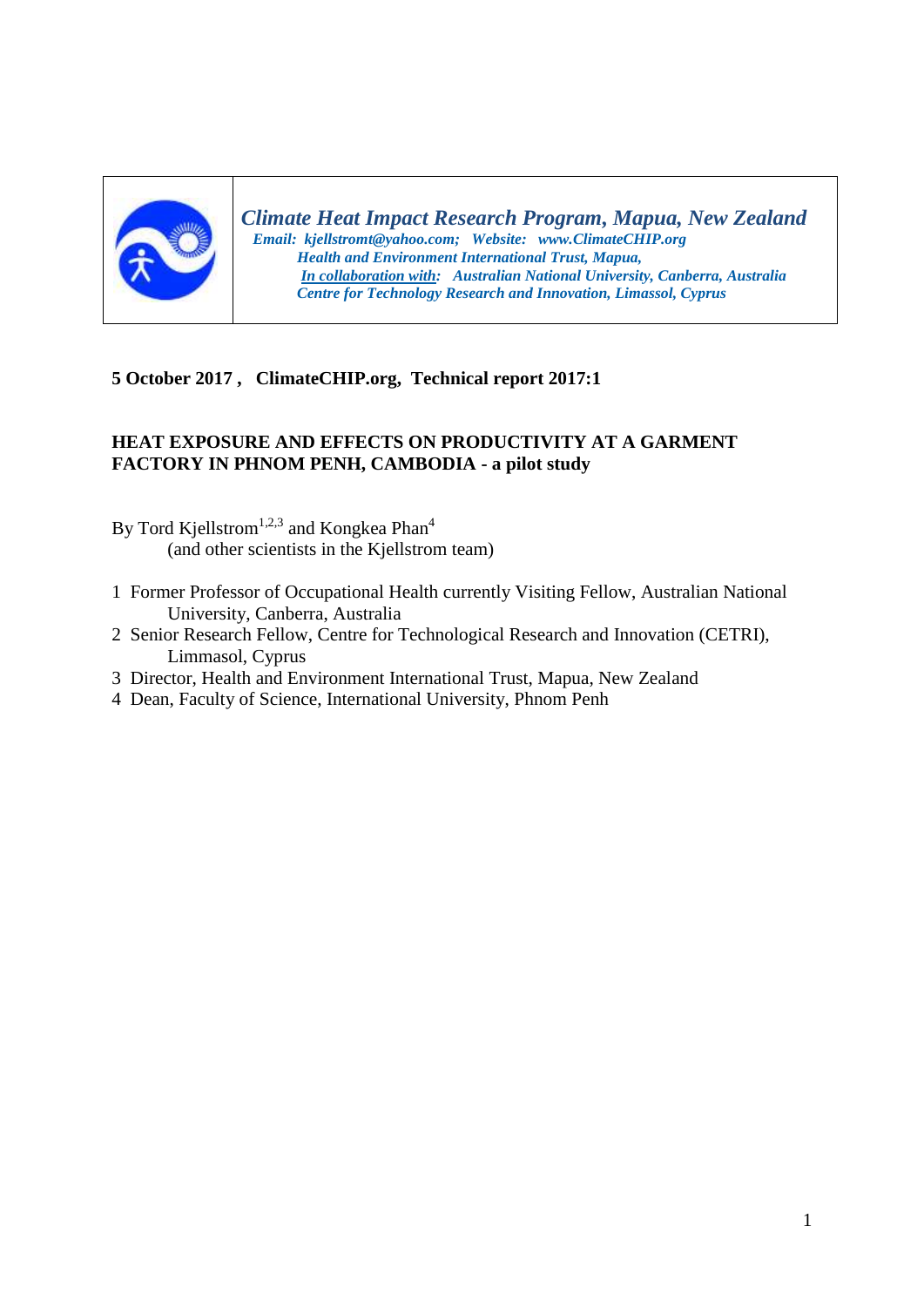# **Abstract, Executive summary**

Workplace heat is a well known occupational health hazard and apart from serious heat stress effects on health and comfort, heat slows down worker's activities due to the physiological limits of the human body. This study in a garment factory in Cambodia is the result of a letter in 2014 from the first author of this report to Mr Karl-Johan Persson, the Managing Director of the Swedish multinational company H&M, alerting him to the potential health and productivity problems of workplace heat. This led to a proposal to study heat issues in a factory, and after a visit to Cambodia this study was implemented.

The study involved measuring hourly heat levels inside different departments of the factory and outside in the shade during several weeks in June, August and November, 2016, and analyzing the relationship between the heat levels daily estimates of productivity in the selected departments. The aim was to quantify the expected reduction of productivity as heat levels go up. A quantified relationship of this type would create an important basis for calculating the economic and health values of lowering intra-factory heat levels, and it would be an important input into estimations of the economic impacts of climate change and the value of mitigation and adaptation.

The results of the study showed that the heat levels, as measured by the common heat stress index WBGT, inside the factory are mostly in the range 26 to 29 degrees C, which are levels that are likely to make continuous intensive work difficult. This factory had an "air washer" cooling system, but the difference between the heat levels inside the factory and in the shade outside was very small. Thus, the existing cooling system is not very effective in creating a healthy and productive work environment. The results also show that the heat levels were similar in each of the three months studied, which indicates that these workplaces are likely to be affected by heat impacts almost any time of the year. The heat levels in the shade outside the factory are often somewhat higher than the reported levels at the nearby airport, suggesting that official weather station data may under-estimate heat at the factory.

The analysis of productivity loss during hot days was affected by other causes of productivity loss, and only a few of the departmental results could be analyzed quantitatively. However, the results indicate that the productivity loss can be substantial in certain jobs. Further, more focussed studies of productivity and comfort are recommended for days when other obvious causes of productivity loss are not in existence.

It is also recommended to carry out tests with improved air conditioning in certain parts of this factory in order to establish more definitely to what extent better cooling improves productivity and working conditions. In addition, garment factories in Cambodia or other hot countries would be good testing ground for air conditioning systems based on roof level solar panels or other renewable energy systems. Such systems would be an important contribution to local energy efficiency and reduced carbon footprint of garment factories.

## **Acknowledgements**

First of all, many thanks to the management staff at the garment company who made arrangements locally for this study and thanks to the H&M staff who assisted at different stages. We are also grateful to Mr Persson at H&M, who agreed to the engagement of his company and suppliers to take part in the study. All the direct costs for the study incurred by the authors were covered by internal research funds available to the first author.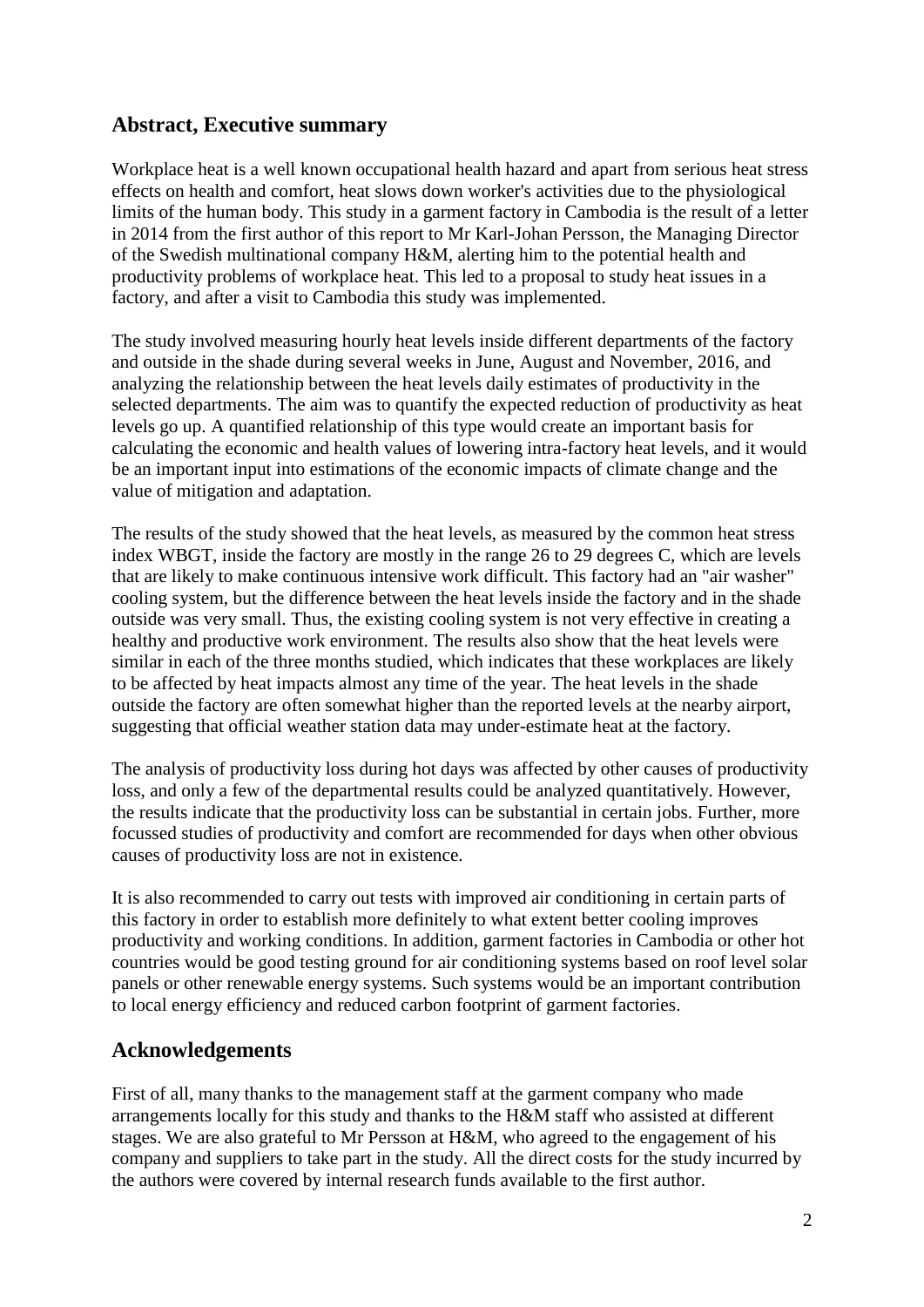# **Background**

In cooperation with H&M Corporation and a Cambodian supplier factory we were invited to develop this study of heat impacts on productivity in a garment factory. Our past research on the effects of heat on human physiology had indicated the possibility that significant reductions of productivity may occur in any type of physical work activity when heat exposure exceeds a certain level. The threshold for heat influence on productivity is not established with certainty and is likely to vary between different population groups and in different work situations. This study is labelled a pilot study as it was on a small scale, and focussed on testing methods aimed at better documenting any productivity effect and to use the results to develop advice on cooling solutions, if required.

## *Workplace heat as a threat to health and productivity*

In a recent journal paper (Kjellstrom et al., 2017) it says: "Excessive heat while working is typically associated with ambient temperatures above 35º Celsius, and it creates significant occupational health risks as well as reducing labour productivity (Parsons, 2014). It is well known that physical work creates heat inside the body and that this affects occupational health performance when combined with excessive workplace heat (Parsons, 2014); the physiological mechanisms have been known for more than 100 years. A steady core body temperature close to 37ºC is essential for health and human performance. In addition, copious sweating from trying to maintain 37ºC during high heat exposure, while working, creates a risk of dehydration (Parsons, 2014). Excessive body temperature and/or dehydration results in slower work, more mistakes while working, increased risk of accidental injuries, together with clinical health effects such as heat exhaustion, heat stroke, and even death (Bouchama and Knochel, 2002; MMWR, 2008; Schulte and Chun, 2009). When heat exposed workers slow down, their hourly work output and productivity goes down (Kjellstrom et al., 2009a), whether the worker is in paid work in a range of industries, in traditional subsistence agriculture, or in other daily life activities. Daily family activities, such as caring for children or the elderly, are also affected by heat (Parsons, 2014)."

#### *The climate change challenges to workplace heat situations*

The journal paper (Kjellstrom et al., 2017) also states: "The latest IPCC assessment of human health impacts of climate change (Smith et al., 2014) has highlighted that climate change exacerbates workplace heat and its consequential effects on health and productivity. Our maps to date have shown the potential threats to productivity in selected regions (Hyatt et al., 2010; Kjellstrom et al., 2013). For many middle and lower income countries, more than half of the work force is currently exposed to this type of hazard (Kjellstrom et al., 2009b). Industry-focused analysis exists, explaining, for example, how hot climate conditions reduces worker productivity in gold mines (Wyndham, 1969), in rice farming (Sahu et al., 2013) and in call centres (Niemelä et al. 2002). Furthermore, military operations in regions with thermal extremes are guided by the latest knowledge of this field, such as the United States defence force bulletins (USDAAF 2003).

From the perspective of climate change, the most predictable outcome (with the highest confidence level) is an increase of local temperature levels in most of the world (Collins et al., 2013). Consequently predictions of the impacts of changing thermal conditions in the workplace are likely to be more reliable than, for example, estimates of changing storm patterns, rainfall regimes, wind and related consequences of climate change."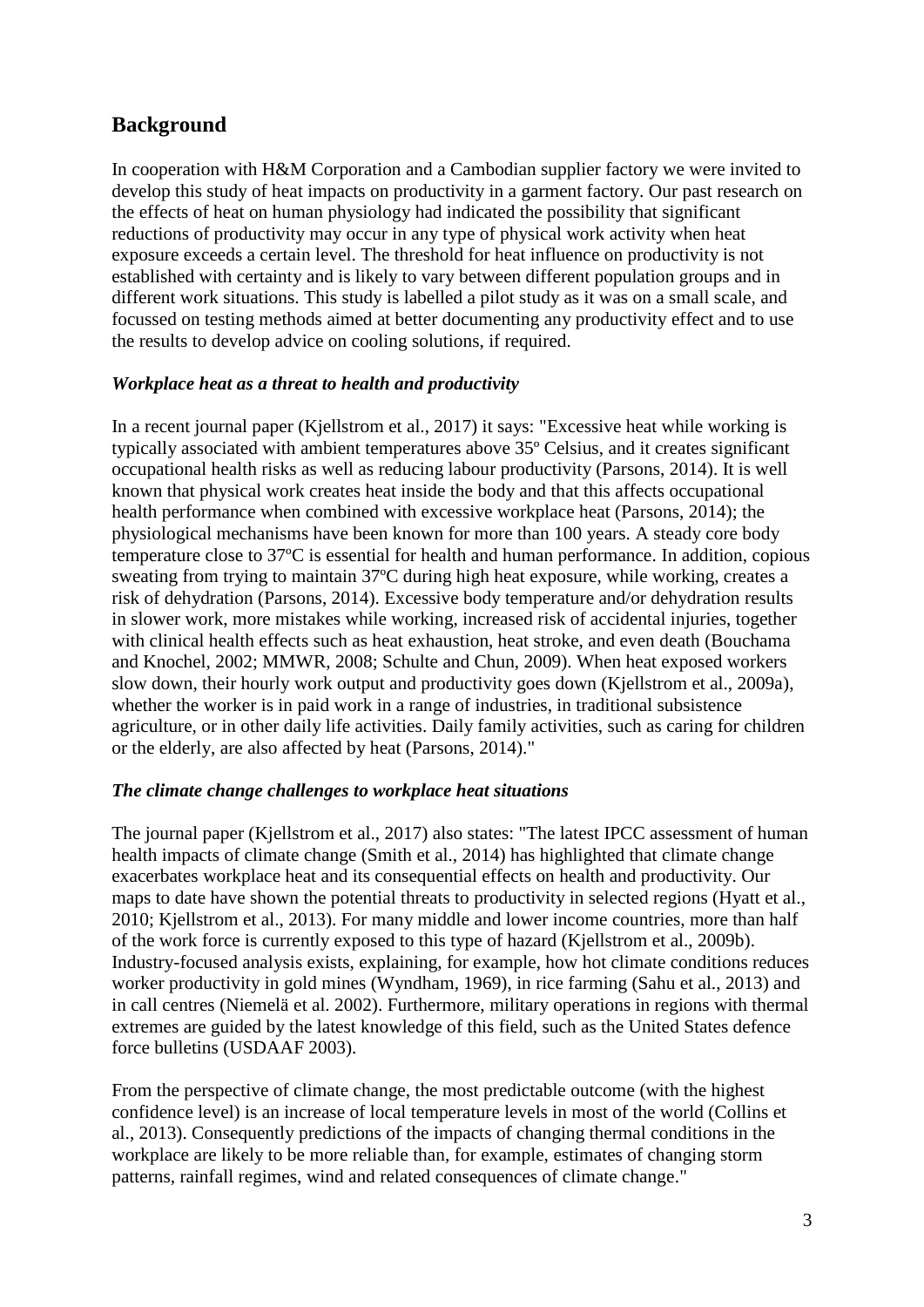#### *Observations at initial visit to the garment factory in May, 2016*

A visit to the factory took place on 3 May, 2016. Ms Sophany from H&M and Tord Kjellstrom were welcomed by local managers and we walked around all the facilities. The factory has approximately 5,000 workers and 90% of the production is purchased by H&M. The aim of this visit was to observe the workrooms and their cooling systems, as well as to discuss issues concerning heat and productivity with staff.

The factory has "air washer" cooling systems in all production areas (except the material storage room), which has a row of strong fans sucking air out of the production room with the air inlet being a steel webbing on which water is slowly passing down. Much of the water on the steel webbing evaporates (unless the outdoor air is very humid) and this cools the inflowing air which then passes the work stations providing cooling for the workers. The system was installed when the buildings were constructed and provides some cooling of the workplace air. Inside each production area there were several thermometers with humidity sensors. On each "area thermometer" the "excessive" levels were indicated with red colour.

According to factory staff the most important feature of this ventilation system is the air flow (wind) inside the production room, as this feels comfortable for the workers. I could observe (during Kjellstrom visit) that many of the workers chose to wear cardigans on top of their shirts, which indicates that they feel more comfortable with double layer clothing. Almost all of the work involves cutting, sewing and inspecting garments, which does not require special work clothing and the physical work intensity is not very high (possibly at a metabolic rate of 200-300W, but this will vary). The workers leave the building during the lunch hour 11am to noon, and are then exposed to the external heat, which may also influence choice of clothing. In the company's experience, the workers still feel comfortable at  $28^{\circ}C - 31^{\circ}C$ .

In order to get some baseline data on workplace heat exposures it was agreed to put a temperature/humidity datalogger in the shade outside the factory entrance as well as inside a ground floor production area with several hundred workers in it. Five dataloggers were placed indoors: two at the side of the room with the long row of extraction fans, two in the centre of the room and one on the side of the room close to the "air washers". Each datalogger recorded temperature, relative humidity and dew point (absolute humidity) every 5 minutes, and the results were downloaded into our heat data analysis software that produces estimates of the WBGT workplace heat stress index (Wet Bulb Globe Temperature) (assuming air movement at 1 m/s and no heat radiation). The recordings were started at 11 am and stopped at 1.35 pm. The cooling system fans were stopped during the lunch hour 11 - 12, so our calculations would show any effect of this on the workplace heat.

I had received monthly productivity data for 2015 before I came for the visit and made some preliminary analysis with airport weather station data to estimate heat levels each day. I also received after the visit a data file with all the "area thermometer" readings in 2015.

This report focuses on the limited data collected and a more detailed report on heat situation at this factory and in Phnom Penh could be of great importance for the H&M strategy on climate change adaptation and mitigation. More specific proposals for investigations and actions can then also be made.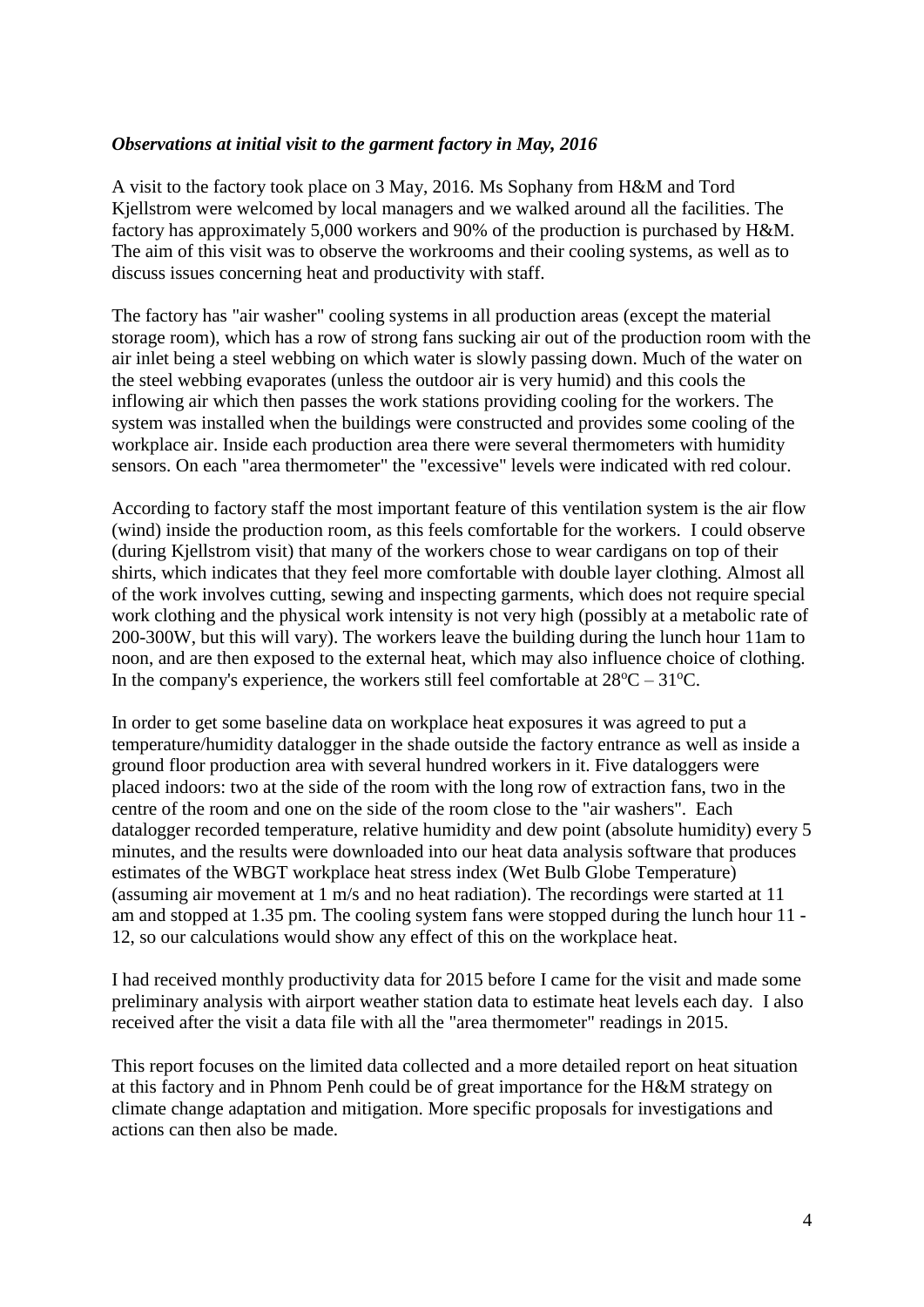## **Table 1. Results of analysis with dataloggers on 3 May**. Sewing building C.

|          | Locultons of Kleustrom additional                                         |
|----------|---------------------------------------------------------------------------|
| Outside  | In the shade close to the main entrance of the office building            |
| Inside 1 | Ground floor, sewing room; Close to main door on air extraction side      |
| Inside 2 | Ground floor, sewing room; Further into the room close to extraction fans |
| Inside 3 | Ground floor, sewing room; Central point 1                                |
| Inside 4 | Ground floor, sewing room; Central point 2                                |
| Inside 5 | Ground floor, sewing room; Close to air washer air inlet wall             |

## *Locations of Kjellstrom dataloggers*

#### *Results of recordings with these dataloggers*

|           | Outside in shade |              |                   | Inside 1    | Inside 2    | Inside 3    | Inside 4    | Inside 5 |
|-----------|------------------|--------------|-------------------|-------------|-------------|-------------|-------------|----------|
| Time      |                  |              |                   |             | [Temp]      |             |             |          |
|           | Temp(°C)         | $RelHum(\%)$ | $WBGT(^{\circ}C)$ | <b>WBGT</b> | <b>WBGT</b> | <b>WBGT</b> | <b>WBGT</b> | WBGT     |
| $11.20 -$ |                  |              |                   |             | [40.0]      |             |             |          |
| 12.00     | 37.2             | 49.7         | 31.0              | 28.7        | 30.3        | 28.7        | 28.0        | 27.1     |
| $12.05 -$ |                  |              |                   |             | [40.2]      |             |             |          |
| 13.35     | 37.5             | 49.6         | 31.2              | 29.7        | 30.4        | 29.3        | 28.3        | 27.3     |

Observing the "area thermometers" and humidity meters inside the different parts of this building, at this hottest part of the day these thermometers usually showed between 32 and 35 ºC and the relative humidity was appr. 50-60%. These results were a bit lower than the datalogger results, where the highest 1.5 hour recording average was 40.2 ºC (see table 1). The highest indoor "area thermometer" temperature measured in this building between 13.00 and 13.25 was 36.5 ºC.

I was kindly provided with a datafile with weekly "area thermometer" temperature and relative humidity data for the period January to November 2015. In January to March these weekly average temperatures were generally between 27 and 30 ºC and the relative humidity 45 - 55 %. (The data on temperature were also labelled as %, but this was surely a misprint). From April to September the weekly average temperatures were in the range 30 to 32 ºC, and after that the data were listed as 30 ºC for each week, which is also likely to be a misprint or lack of data. The relative humidity continued at similar levels as in the first three months.

Based on the weekly data the WBGT during the hottest month goes up to appr. 26-27  $^{\circ}C$ , which is at levels that may affect productivity of workers. My measurements during the hottest month and the hottest part of the day (Table 1), indicate indoor WBGT levels after lunch in the range 27 to 30 ºC, while outdoors the WBGT level was 31 ºC (Table 1). These WBGT levels are very likely to affect not only productivity, but also the health of workers, unless they can take frequent rest periods. "Self-pacing" is often mentioned as a preventive policy, but it slows work down (Parsons, 2014).

The weather station data at Phnom Penh airport for 2015 (monthly values) are shown in Figure 1, and in April and May mean temperature values go up to 31 ºC, and the maximum (afternoon) outdoor values go to  $35 - 38$  °C, similar to what I measured. The outdoor maximum temperature was on average appr. 37 ºC in April and May of 2015 (Figure 1). The corresponding WBGT levels were  $28 - 31$  °C (Figure 1), which matches the values we measured (Table 1).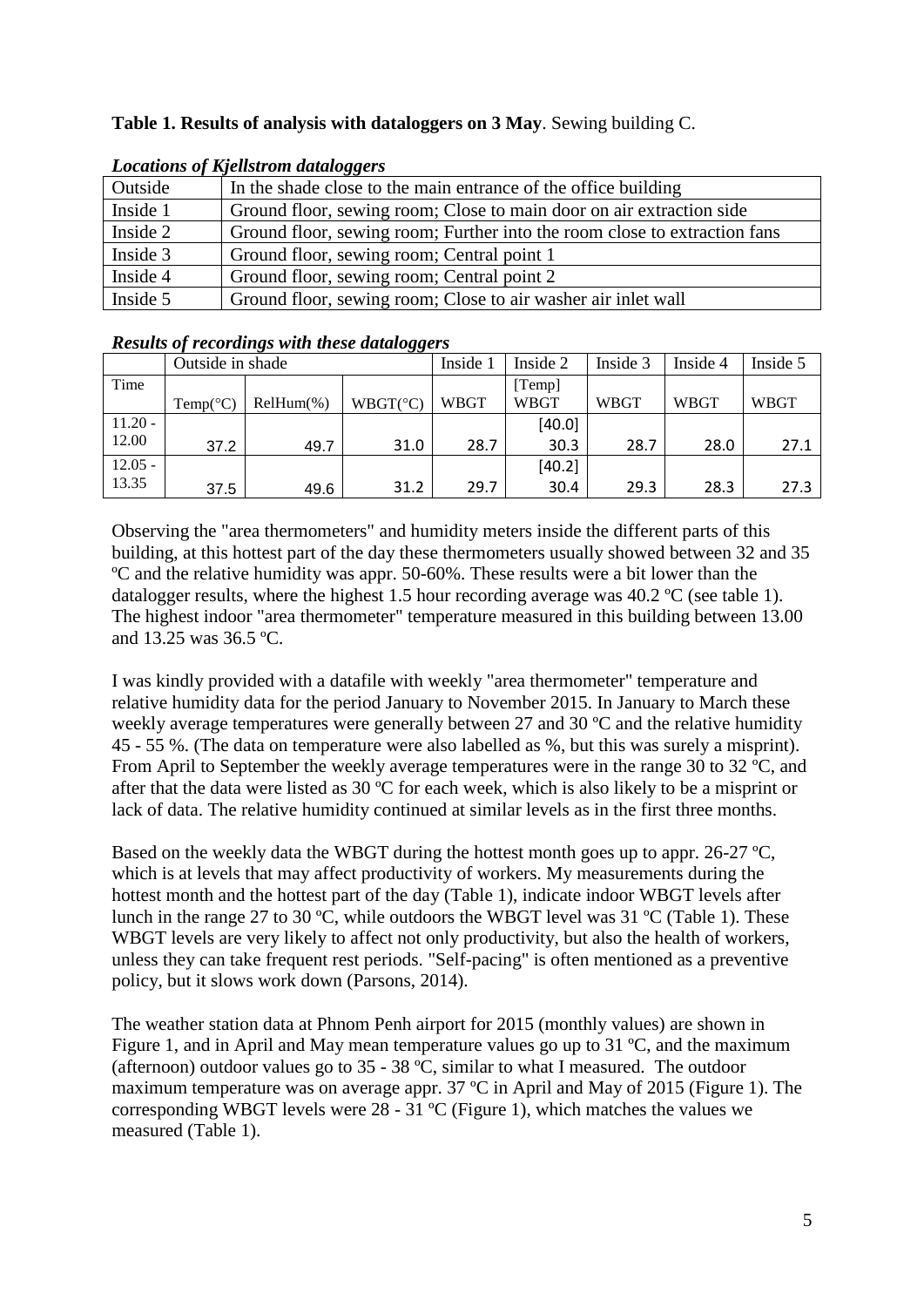



#### *Heat exposure, productivity and comfort*

A key question is to what extent the current air washer cooling system provides enough cooling to achieve optimum productivity, comfort and health protection for the workers. In the experience of factory management, workers would still feel comfortable at a temperature level of  $28 - 31$ <sup>o</sup>C. As was discussed during the visit, it may be very valuable to get more detailed data and to compare daily and hourly heat levels with productivity data from the same time periods (and for periods without other factors of the production process that substantially affect productivity). The bonus system for achievement of daily production goals provides an opportunity to make a quantitative comparison of heat exposure and productivity level. A study of the heat-productivity relationship at this factory would be of local importance, as it may guide opportunities for improved cooling devices and health protection actions. In addition, as there are very few published studies (in any type of production) of this heat-productivity relationship in real working situations it will have global importance in producing improved estimates of the impacts over time. Studies at the factory can be a foundation for further strategy development in relation to climate change mitigation and adaptation.

An analysis from the only two detailed studies available of the heat-productivity relationship is shown in Figure 2. This is based on studies of gold mine workers in South Africa (Wyndham, 1969) and farm workers in India (Sahu et al., 2013), who were carrying out their work in "self-pacing" situations. Nothing similar for factory workers has been published, but one economics study from India indicates the value of air washers over having no cooling at all. The blue curve in the middle of Figure 2 represents work at 300W and the dotted curve below is estimated for 200W (similar to work at the factory). The red curve shows the international standards recommendation for 300W work; beyond an hourly mean WBGT at 34 ºC no work at all is the recommendation. For 200W reduced labour productivity starts at 26 ºC and gets worse for every degree increase of heat. At 28 ºC the loss is appr. 3%. At 30 ºC appr. 7%, etc. However, the data come from two studies, and it may well be that the work carried out at this factory is more affected by heat, or maybe less affected. New studies can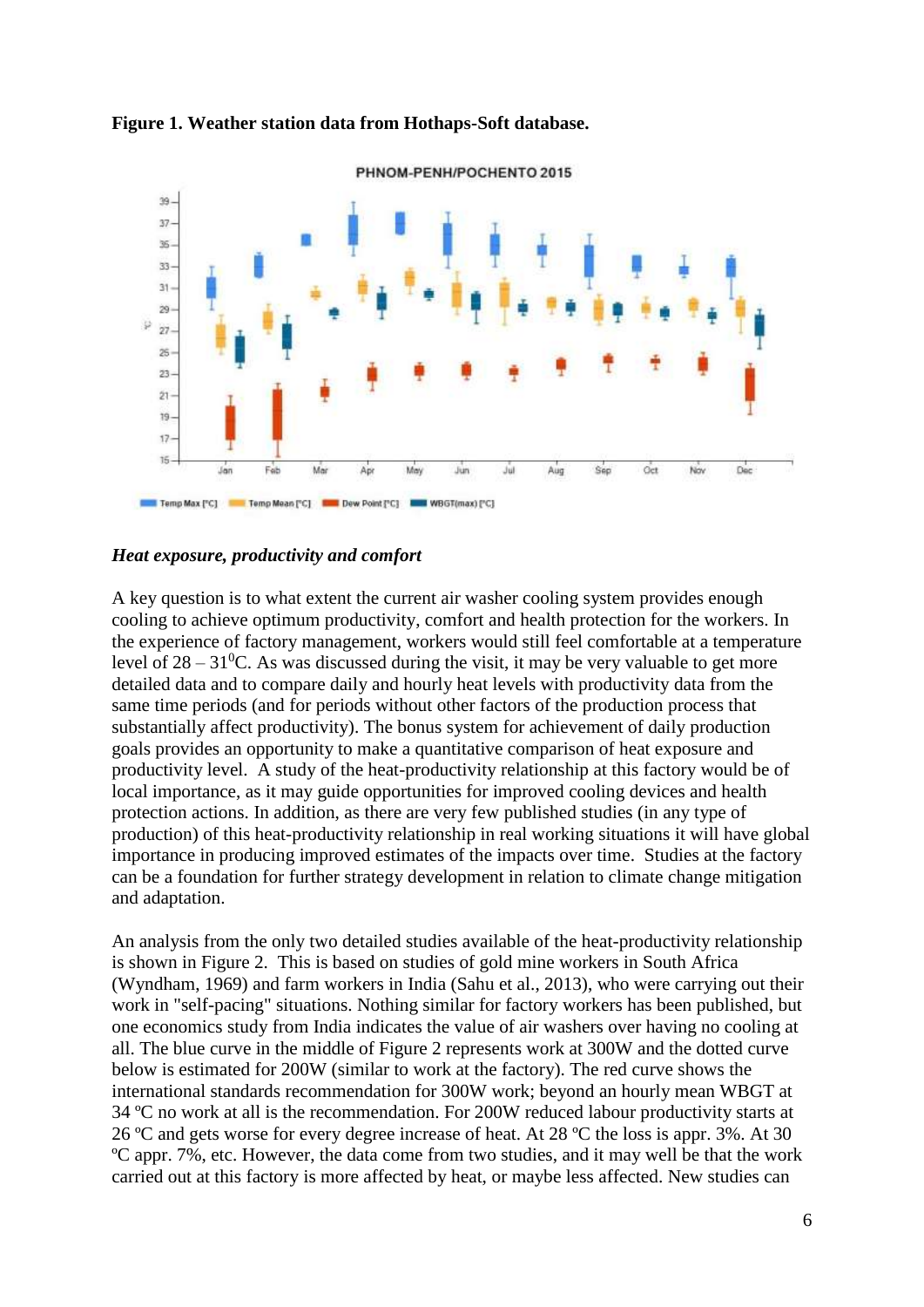help the understanding of what may need to get done. In more intensive work activities the loss of productivity would be greater. Figure 2 shows that enforcing the current international standard would create more lost work time than what is recorded in studies of "self-pacing" workers.

**Figure 2. Productivity loss (%) (y-axis) in relation to hourly WBGT heat stress level (ºC**, **x-axis) as a result of two detailed epidemiological studies of workers in real work situations.**



# **Aims and study approaches**

The study aimed at measuring the relationship between hourly or daily heat levels in selected parts of the garment factory and the hourly or daily productivity in the same areas. It can be considered a "pilot study" to test measurements and analysis methods, rather than a full study which would require longer study periods and selection of work days when productivity is not substantially affected by other factors than the heat. A more global aim was to encourage H&M corporation to do more studies of this type and to test the effect on worker productivity, comfort and health of different cooling approaches, and to analyse the impacts of climate change on the workplace heat problems.

# **Methods**

## *Heat recordings*

Lascar dataloggers (model EL-USB-2-LCD+) that recorded temperature and humidity at regular intervals were used to simultaneously measure heat levels inside different locations in the garment factory in Phnom Penh during periods starting in June, August and November 2016. These data were recorded as half-hour values, from which the heat stress index WBGT (Wet Bulb Globe Temperature) was calculated. This index combines temperature and humidity values into a number that represents the physiological impact of the heat level on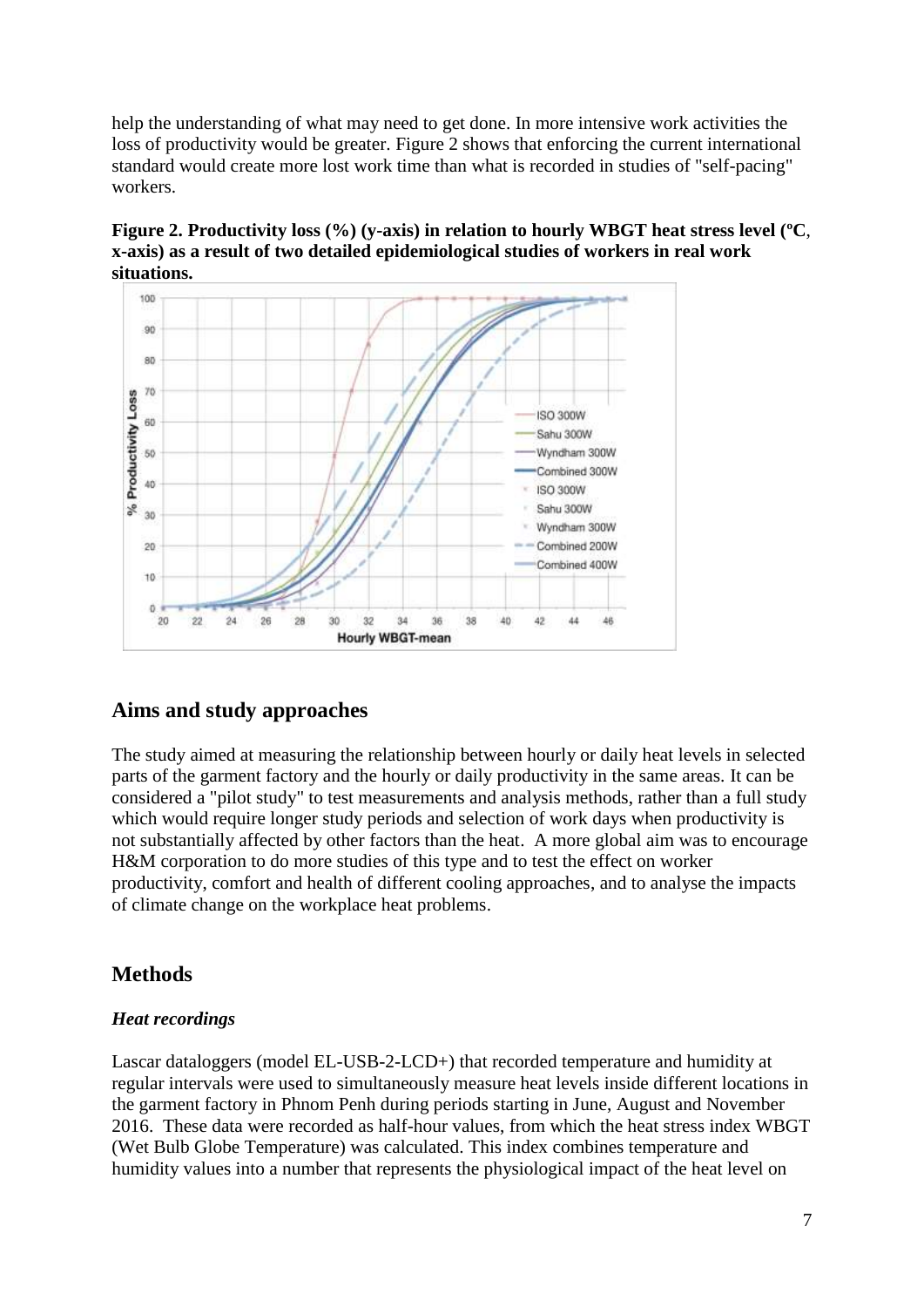work capacity and health. The results were summarized into four different sets of WBGT values: a) the daily maximum, b) the values at noon, c) the four-hour average 12.00 to 16.00, and d) the 10-hour average 07.00 to 17.00.

## *Productivity recordings*

Daily productivity data was provided for different departments inside the factory. The term used was "efficiency" (in percent) and it involved input data on the number of workers involved and the product output, but an exact description of the calculation of "efficiency" was not included. The tables we got include "total operators" (e.g. in a department with sewing operators or ironing operators) and "working hours", and apparently the "efficiency" is the ratio between the actual production output and the maximum possible output.

## *Location of heat and productivity measurements*

The three periods of heat measurements are shown in Tables 2 to 4 (starting in June, August and November). In the first period (Table 2) 9 departments were monitored with dataloggers in the centre of the department rooms. In the second period, three locations inside each of three departments were monitored (Table 3). In the third period the same three locations as in the second period were monitored with dataloggers (Table 4). A data logger was installed at the same location outside the department close to the main entrance of the office building (outdoors in full shade) during three monitoring period of June, August and November.

The preliminary measurements in early May was commented upon earlier.

| <b>Building</b> | Floor          | Department           | Location        | Productivity   | Efficiency,       |
|-----------------|----------------|----------------------|-----------------|----------------|-------------------|
|                 |                |                      |                 | data available | range %           |
| Outside         |                | Main entrance of the | <b>Outdoors</b> |                |                   |
|                 |                | office building      |                 |                |                   |
| A               | $\overline{2}$ | Ironing/Pressing     | Middle          | Yes            | $54 - 92$         |
| A               | 2              | Packaging            | Middle          | Yes            | $6 - 84$          |
| $\mathsf{A}$    | $\overline{2}$ | Checking             | Middle          | Yes            | $31 - 100$        |
| B               | 2              | Ironing/Pressing     | Middle          | Yes            | $17 - 94$         |
| B               | $\overline{2}$ | Packaging            | Middle          | N <sub>o</sub> |                   |
| B               | 3              | Cutting              | Middle          | Yes            | 0 almost all days |
| B               | 3              | Sewing (A in list)   |                 | Yes            | $67 - 88$         |
| $\mathcal{C}$   | Ground         | Ironing/Pressing     | Middle          | Yes            | $26 - 91$         |
| $\mathcal{C}$   | Ground         | Sewing               | Middle          | Yes            | $63 - 82$         |
| $\mathcal{C}$   | Ground         | Cutting              | Middle          | Yes            | $17 - 96$         |

#### **Table 2. Measurements 10 June to 4 July**

#### **Table 3. Measurements 20 August to 3 September (a few questions remain)**

| <b>Building</b> | Floor | Department       | Location,                     | Productivity | Efficiency, range |
|-----------------|-------|------------------|-------------------------------|--------------|-------------------|
|                 |       |                  | Distance to                   | data         | $\%$              |
|                 |       |                  | $\text{cooling}$ $\text{(m)}$ | available    |                   |
| Outside         |       | Main entrance of | <b>Outdoors</b>               |              |                   |
|                 |       | the office       |                               |              |                   |
|                 |       | building         |                               |              |                   |
| A               |       | Ironing/Pressing | Inlet.                        |              |                   |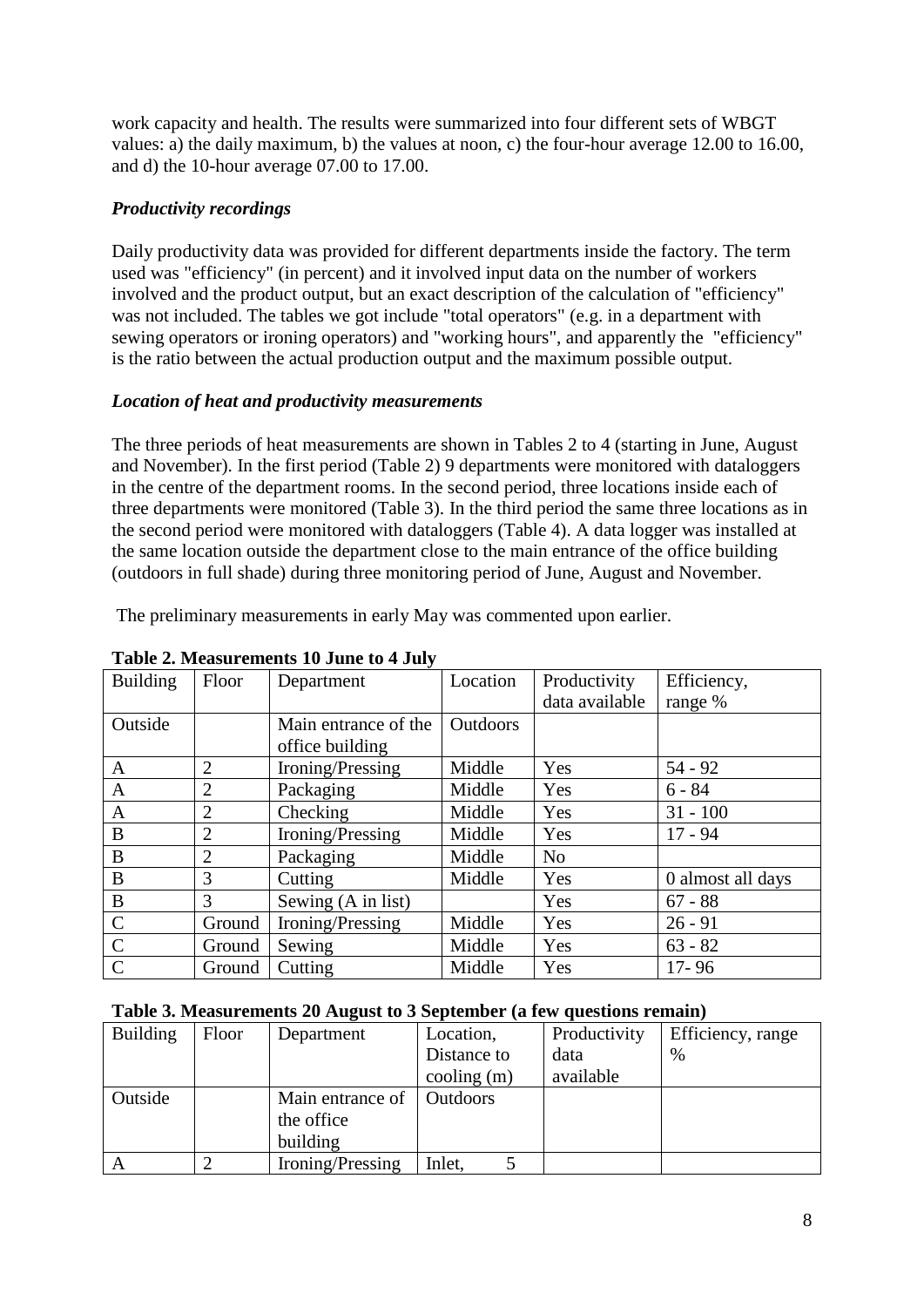| $\mathbf{A}$   | $\mathcal{D}$ | Ironing/Pressing | Middle,<br>25 | Yes | $28 - 81$        |
|----------------|---------------|------------------|---------------|-----|------------------|
| A              | ∍             | Ironing/Pressing | Outlet,<br>46 |     |                  |
| B              | 3             | Sewing           | Inlet,<br>4   |     |                  |
| B              | 3             | Sewing           | Middle, 54    | Yes | $34 - 52$        |
| B              | 3             | Cutting (same as |               | Yes |                  |
|                |               | Sewing)          | Outlet, 92    |     | $(4 - 81 ? ? ?)$ |
| $\mathcal{C}$  | Ground        | Ironing/Pressing | Inlet,        |     |                  |
| $\overline{C}$ | Ground        | Ironing/Pressing | Middle, 35    | Yes | $28 - 81$        |
| $\mathcal{C}$  | Ground        | Sewing (same as  |               | Yes |                  |
|                |               | Ironing)         | Outlet,<br>70 |     | $(13 - 68, ???)$ |

#### **Table 4. Measurements 19 November to 3 December**

| <b>Buildin</b> | Floor          | Department           | Location,       | Productivit | Efficiency |
|----------------|----------------|----------------------|-----------------|-------------|------------|
| g              |                |                      | Distance        | y data      | , range %  |
|                |                |                      | to cooling      | available   |            |
|                |                |                      | (m)             |             |            |
| Outside        |                | Main entrance of the | <b>Outdoors</b> |             |            |
|                |                | office building      |                 |             |            |
| $\mathbf{A}$   | $\overline{2}$ | Ironing/Pressing     | Inlet,          |             |            |
|                |                |                      | 5               |             |            |
| $\mathbf{A}$   | $\overline{2}$ | Ironing/Pressing     |                 | Yes         | $11 - 65$  |
|                |                |                      |                 |             | (low, no   |
|                |                |                      | Middle,         |             | supply of  |
|                |                |                      | 25              |             | materials) |
| $\mathbf{A}$   | $\overline{2}$ | Ironing/Pressing     | Outlet,         |             |            |
|                |                |                      | 46              |             |            |
| B              | 3              | Sewing               | Inlet,          |             |            |
|                |                |                      | $\overline{4}$  |             |            |
| $\, {\bf B}$   | 3              | Sewing               |                 | Yes         | $25 - 49$  |
|                |                |                      |                 |             | $($ low,   |
|                |                |                      | Middle,         |             | various    |
|                |                |                      | 54              |             | reasons)   |
| $\bf{B}$       | 3              | Cutting              |                 | Yes         | $1 - 22$   |
|                |                |                      |                 |             | (low,      |
|                |                |                      | Outlet,         |             | materials  |
|                |                |                      | 92              |             | delayed)   |
| $\mathsf{C}$   | Ground         | Ironing/Pressing     | Inlet,          |             |            |
|                |                |                      | 7               |             |            |
| $\mathsf{C}$   | Ground         | Ironing/Pressing     |                 | Yes         | $14 - 36$  |
|                |                |                      |                 |             | (low, poor |
|                |                |                      | Middle,         |             | supply of  |
|                |                |                      | 35              |             | materials) |
| $\mathcal{C}$  | Ground         | Sewing               |                 | Yes         | $35 - 59$  |
|                |                |                      |                 |             | (low,      |
|                |                |                      | Outlet,         |             | various    |
|                |                |                      | 70              |             | reasons)   |

The three tables indicate the lack of some data as well as the availability and validity of productivity data. The low productivity in many departments was only commented upon in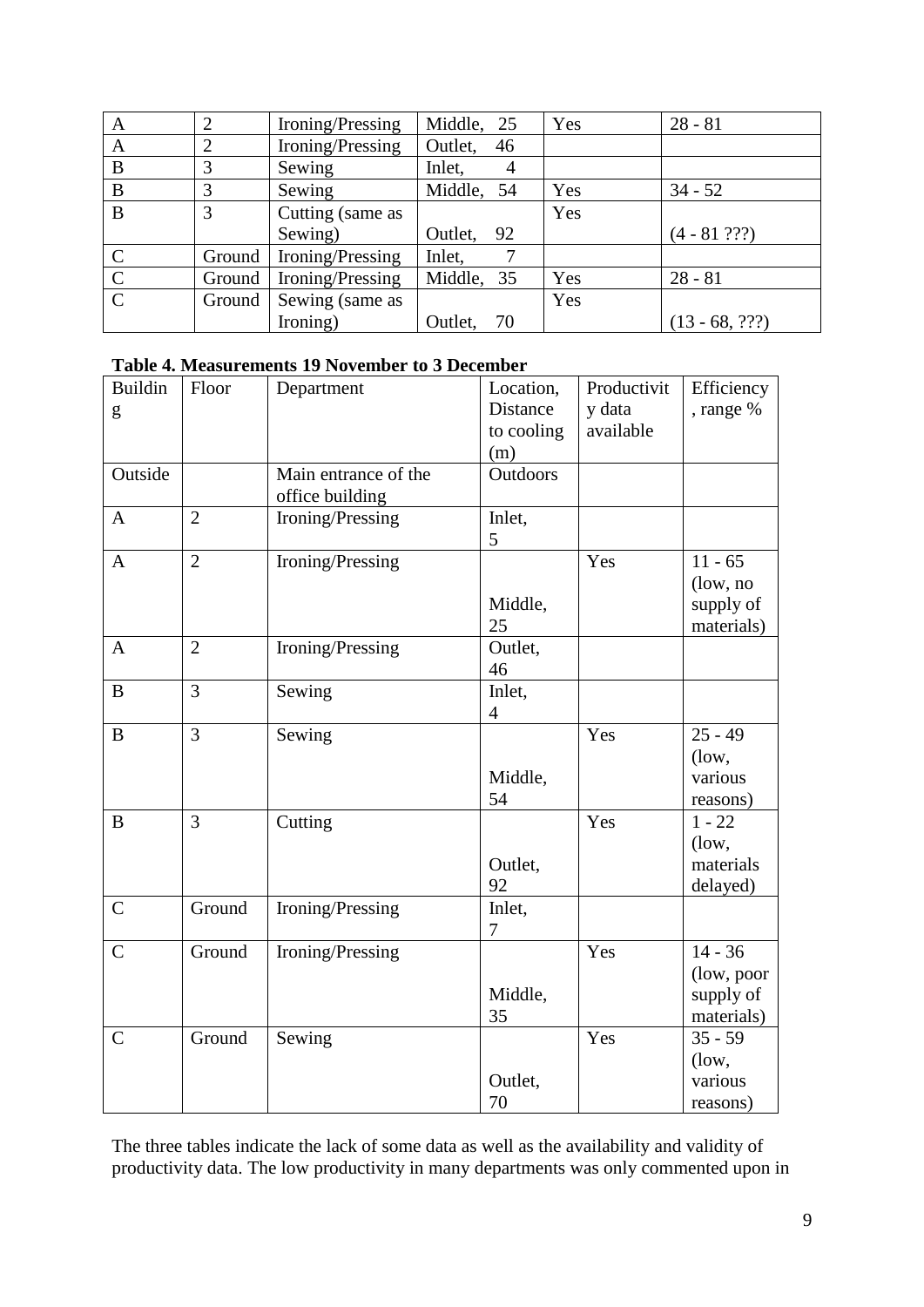the third period (Table 4) and these non-environment reasons for low productivity makes any analysis of heat impacts impossible. For most departments monitored in June (Table 2) the efficiency percentages went up to very high values during certain days, so we assumed that these data could be used for heat impact analysis.

## **Results and comments**

As mentioned above, we present the heat monitoring data in the form of WBGT values:

| $WBGTmax =$  | a) the daily maximum,                             |
|--------------|---------------------------------------------------|
| $WBGTnoon =$ | b) the values at noon,                            |
| $WBGT4hr =$  | c) the four-hour average $12.00$ to $15.59$ , and |
| $WBGT10hr =$ | d) the 10-hour average $07.00$ to 16.59.          |

Hourly WBGT higher than 30 (when temperature is above 36°C and relative humidity, RH, is 50% or higher, which was common in June outside the factory at noon) are levels at which people working in moderate physical labour are slowed down because they cannot keep the energy going fully for the whole hour. A WBGT at 26 (Temp at 32°C, RH at 50%) affects people in heavy physical labour and may affect the productivity of the more sensitive people in even moderate or light work and other daily activities. The available information is incomplete, so 26 could be considered a "warning level". The temperatures outside the factory at noon and early afternoon in June varied between 35 and 40°C, and the relative humidity varied between 45 and 55% (as shown in the original datalogger files). The hottest period was the first period (June) and the productivity data made most sense during that period, so we will describe the results from June in most detail.

## *Heat levels*

The four heat stress index (WBGT) variables in the shade outside the factory varied from day to day as shown in Figure 3. The 10-hour mean of WBGT was in the range 26 to 30, so the full day will be affected by excessive heat for many people working outdoors in the shade. The afternoon levels (WBGT4hourmean) are often at one point higher.

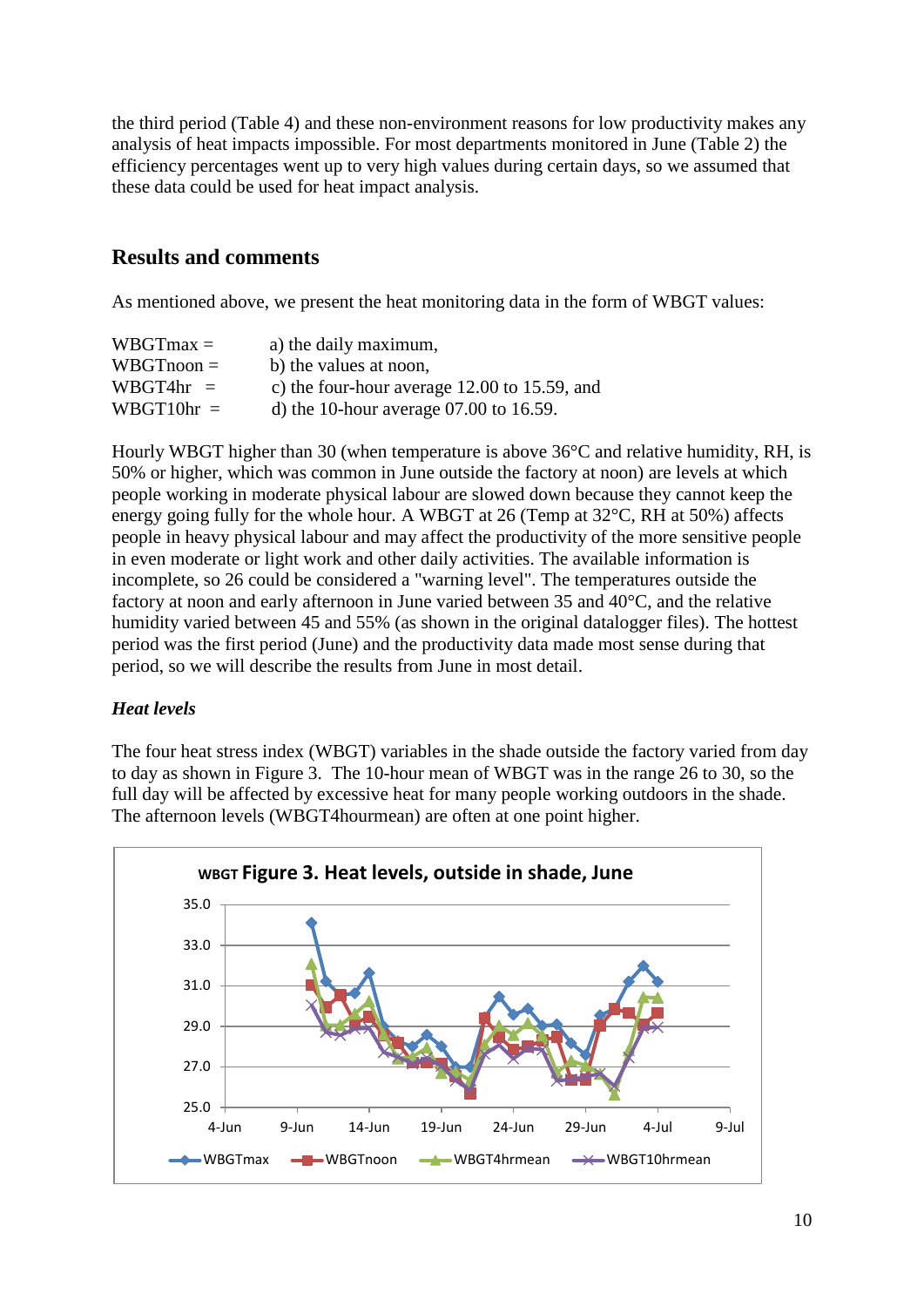The daily variation of the four heat stress variables inside the factory is exemplified by the Ironing department in building B (Figure 4). The WBGT max is generally between 27.5 and 28.5, and the 4-hour afternoon means between 26 and 27.5. The levels are lower than outdoors (logical as the air washer system cools the air) and not so high that major impacts on work would be expected. However, the levels are close to levels of concern and analysis of the potential impacts on the workers' productivity and health is of importance.



The average levels of the recordings outside the factory are always higher than in the nine different departments studied in June (Table 5). The difference is generally 1-2 steps on the WBGT scale and all the 4hr mean (afternoon) values were higher than 26, the first threshold of concern. The C building has the highest WBGT max values, but the 10-hour mean values are similar in all departments and the three buildings.

|                    | <b>Floor</b>   | <b>WBGTmax</b> | <b>WBGTnoon</b> | WBGT4hrmean | WBGT10hrmean |
|--------------------|----------------|----------------|-----------------|-------------|--------------|
| <b>Outside</b>     |                | 29.6           | 28.5            | 28.3        | 27.6         |
| A Ironing          | 2              | 28.0           | 26.9            | 27.1        | 27.0         |
| A Packaging        | 2              | 27.2           | 26.6            | 26.4        | 26.4         |
| <b>A Checking</b>  | $\overline{2}$ | 27.7           | 27.0            | 26.9        | 26.8         |
| <b>B</b> Ironing   | 2              | 28.7           | 27.6            | 27.8        | 27.7         |
| <b>B Packaging</b> | $\overline{2}$ | 27.7           | 27.1            | 26.7        | 26.7         |
| <b>B</b> Cutting   | 3              | 29.2           | 28.2            | 27.7        | 27.5         |
| <b>C</b> Ironing   | 1              | 28.7           | 27.6            | 27.2        | 27.1         |
| C Sewing           | 1              | 28.8           | 28.3            | 28.0        | 27.6         |
| <b>C</b> Cutting   | 1              | 28.7           | 27.9            | 27.7        | 27.4         |

|  |  |  | Table 5. Average values of WBGT heat stress index in the June measurements. |
|--|--|--|-----------------------------------------------------------------------------|
|  |  |  |                                                                             |

In the August measurements (Table 6) the outside levels were slightly lower, but the indoor levels were often higher. This may reflect the different impacts of the cooling system during rainy periods (more common in August) vs. drier periods (includes June and November) and would merit further analysis. The air washer cooling system operates during working hours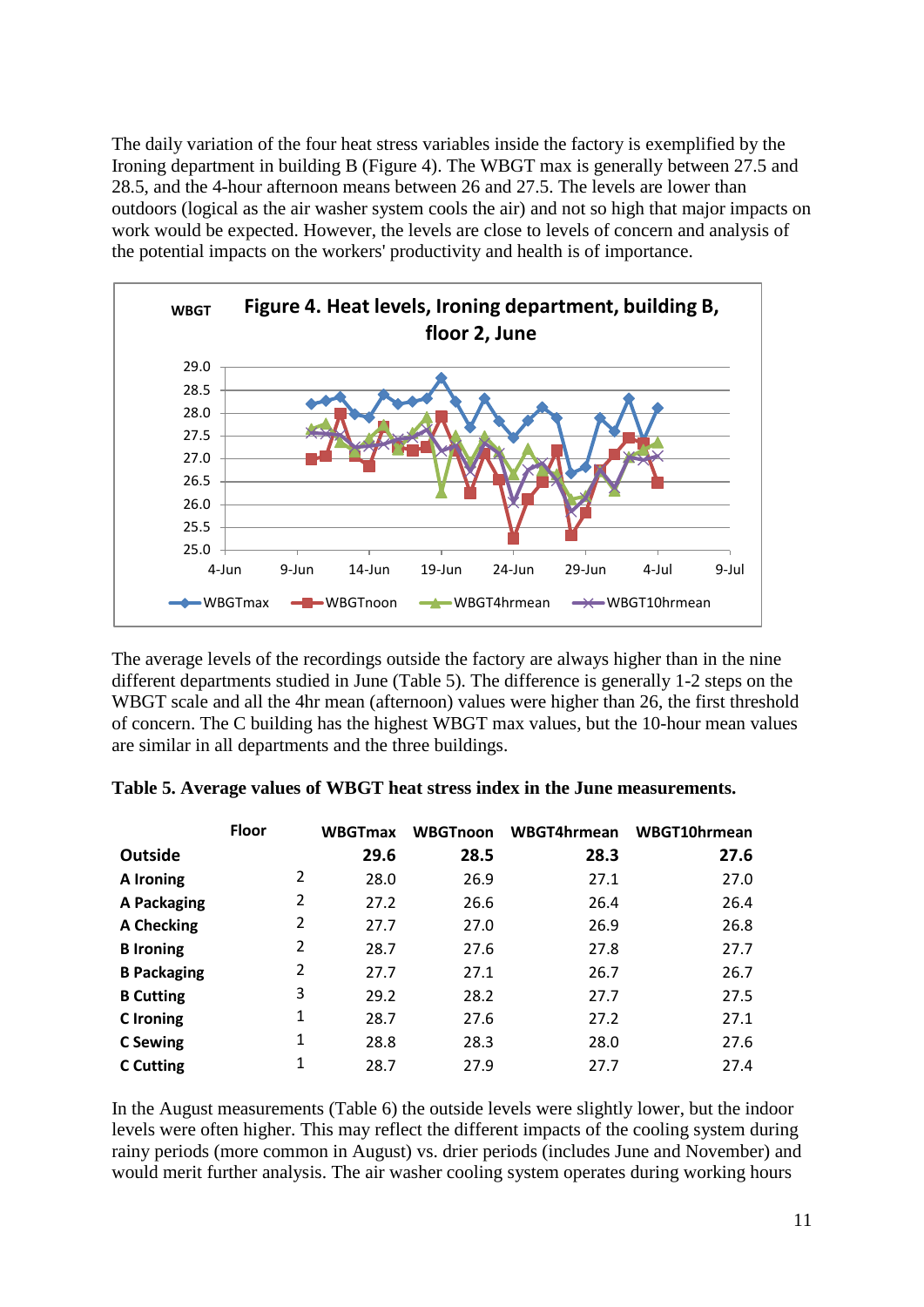every month of the year. The Inlet values are generally the lowest and the Outlet values the highest, which makes sense in terms of air cooled at the Inlet, but in the A building there are no differences (Table 6). It is interesting to note that both in June and August (the hottest months are actually April and May) the hottest WBGTmax is found at the top floor, number 3. Heat may be introduced via the roof. (this could possibly be reduced by special roof surface treatment or cover; for example see this website: ). As shown in Figure 1, May has the highest monthly average of WBGTmax (afternoon values in the shade) and April and June are close. However, it is noted in Figure 1 that the whole year is relatively hot with WBGTmax above 25 degr C in every month.

|                        | <b>Floor</b> | WBGTmax | <b>WBGTnoon</b> | WBGT4hrmean | WBGT10hrmean |
|------------------------|--------------|---------|-----------------|-------------|--------------|
| <b>Outside</b>         |              | 28.8    | 28.1            | 27.6        | 27.0         |
| A Inlet, Ironing       | 2            | 27.1    | 25.7            | 26.5        | 26.3         |
| A Middle               | 2            | 27.6    | 25.7            | 26.7        | 26.5         |
| A Outlet               | 2            | 28.2    | 27.4            | 27.0        | 26.9         |
| <b>B Inlet, Sewing</b> | 3            | 29.0    | 28.1            | 28.0        | 27.5         |
| <b>B</b> Middle        | 3            | 29.9    | 29.0            | 28.8        | 28.3         |
| <b>B</b> Outlet        | 3            | 30.9    | 30.5            | 29.2        | 28.4         |
| C Inlet, Ironing       | 1            | 29.2    | 28.9            | 28.1        | 27.7         |
| C Middle               | 1            | 29.5    | 29.3            | 28.5        | 28.0         |
| C Outlet               | 1            | 29.9    | 29.2            | 29.3        | 28.6         |

|  | Table 6. Average WBGT values in the August measurements |  |  |  |
|--|---------------------------------------------------------|--|--|--|
|--|---------------------------------------------------------|--|--|--|

An example of the daily variation of Inlet, Middle and Outlet values for the B building Sewing department is shown in Figure 5. Inlet at noon is always lower than outside, but at the Outlet the levels are higher than outside. Further analysis of the internal variation of heat levels can provide useful data on the situation and how to change it.



In order to make valid comparisons between measured heat levels and productivity, we need to clarify some of the data issues above, and to add information on the wind speed inside the rooms and alternative reasons for reduced productivity.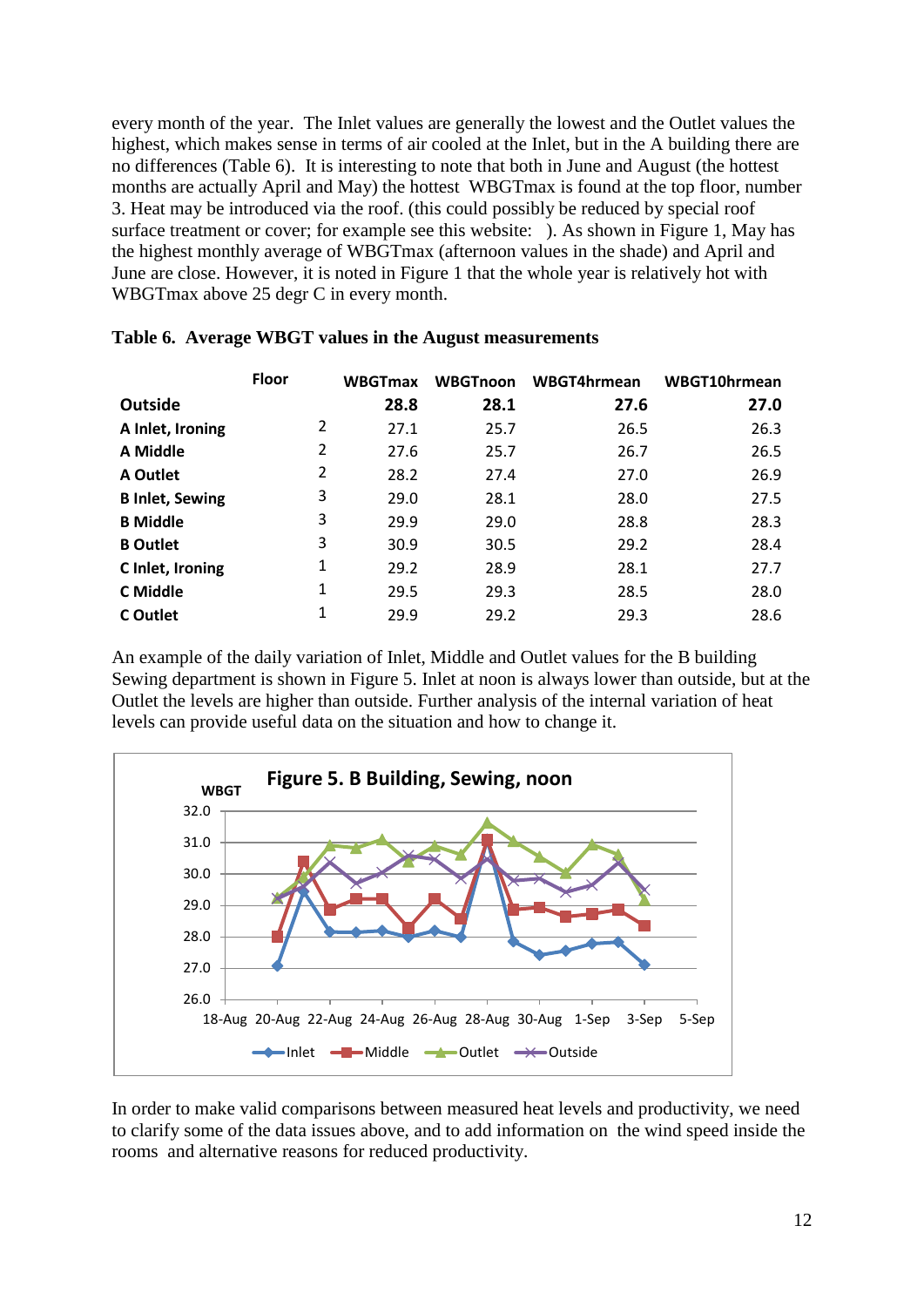## *Comparison of three measurement periods*

As shown in Table 7 there was very little difference in the intra-department heat levels during the three measurement periods. This indicates that any effects of heat on productivity may in fact be quite similar during long parts of the year, and our intention of comparing a "hot period" with a "cool period" cannot be completed. The best way of assessing an improvement of productivity at cooler temperatures would be to test the impact of local effective cooling in one work area. A different type of cooling system can reduce the WBGT values well below the current values (see Discussion).

| Dept             | June-July           | <b>August</b> | <b>November</b> |
|------------------|---------------------|---------------|-----------------|
| A Ironing middle | 27.1                | 27.0          | 27.6            |
| B Sewing middle  | 27.7 (cutting dept) | 28.8          | 28.0            |
| C Ironing middle | 27.2                | 28.5          | 77 7            |

|  |  |  |  |  |  |  |  | Table 7. Indoor 4-hour WBGT levels in three periods; three departments |
|--|--|--|--|--|--|--|--|------------------------------------------------------------------------|
|--|--|--|--|--|--|--|--|------------------------------------------------------------------------|

#### *Comparison of outdoor heat at factory with airport data*

Figure 6 shows the daily WBGTmax data calculated from the outside measurements at the factory and from the Phnom Penh airport data for the same days in the first measurement period. The fitted trend line indicates that WBGT levels measured just outside the factory increases to higher levels than WBGT at the airport as the airport levels increase. This could be a sign of the Urban Heat Island effect (https://www.epa.gov/heat-islands/heat-islandimpacts), which makes urban areas hotter than surrounding rural areas. There could also be variations of the difference between airport and factory related to wind speed and wind direction, but this would require further analysis. In any case, when the airport data (or the weather forecast) indicates high heat levels, it may be even hotter at the factory, as Figure 6 shows.





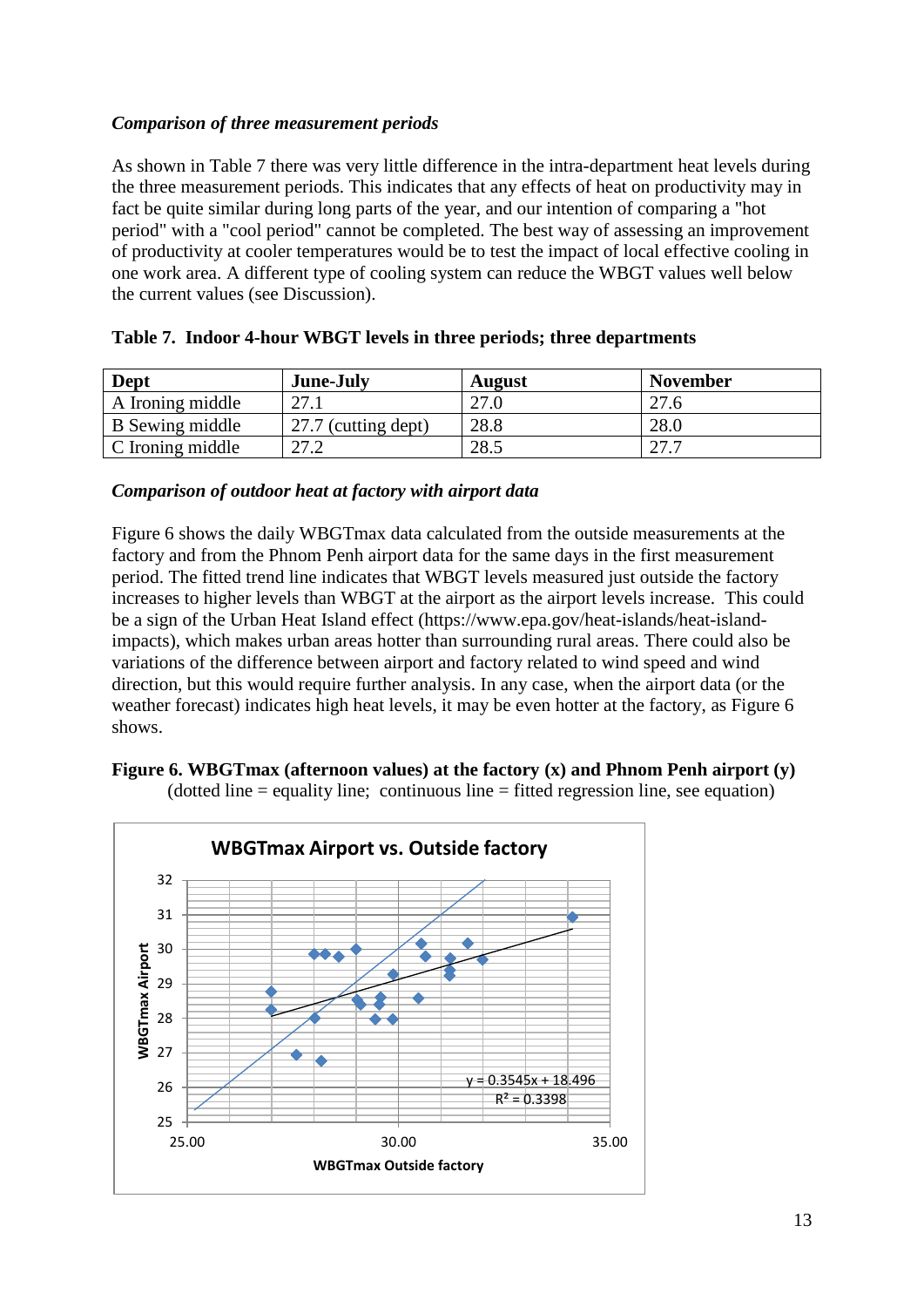### *Relationships between indoor heat levels and productivity*

Because of the other factors influencing productivity recordings in August and November (Tables 3 and 4) we here show only examples of analysis for the June period. Figure 7, 8 and 9 show three comparisons between afternoon heat levels and daily productivity. There is considerable scatter in the data ( $r^2 = 0.26$ , 0.12 and 0.08 respectively), but a clear downward trend for productivity in the Ironing department (Figure 7). This may be explained by such work being more physically demanding than other jobs. The downward trend of productivity for hotter days was statistically significant (see Table 8).



The scatter in Figures 8 and 9 was greater, and the trends were flat (further recording and analysis of productivity data is needed). Comparisons with a cooler period would be of importance, but as shown in Table 7 the differences of indoor heat between the periods are small. The trends in Figures 8 and 9 were not statistically significant. Note the narrow range of heat levels (WBGT scale  $= 2$ ) in these data.

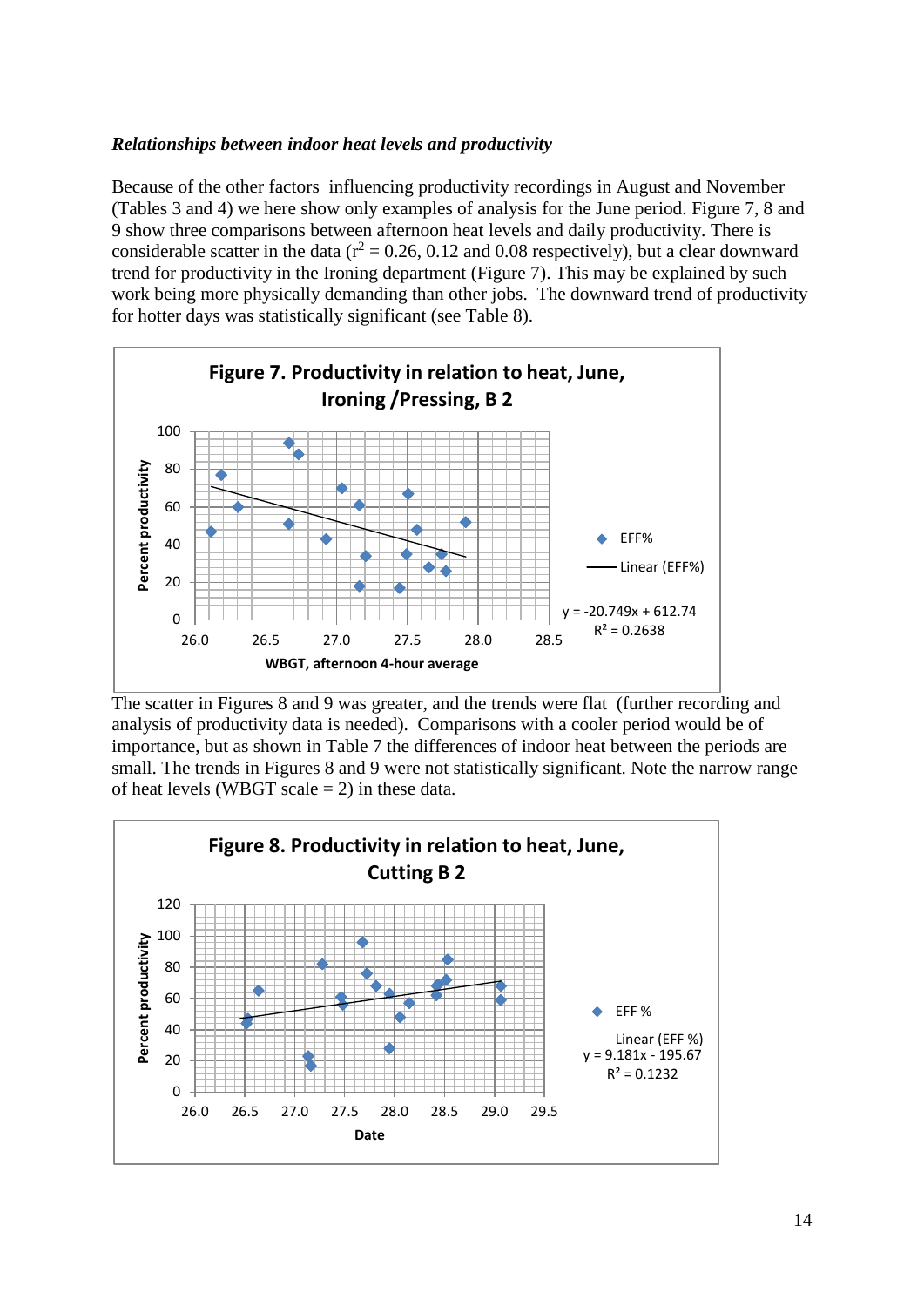

For all the data available from the June monitoring we have calculated the relationships between heat level (WBGT 4-hour average) and daily productivity (EFF%) (Table 8). The three departments coloured yellow in the Table all show statistically significant (p values < 0.01) reductions of daily productivity when the afternoon average heat levels increased. The ranges of the WBGT heat levels are quite narrow (usually only 2 ºC) so we need to find ways of extending the range to cooler days at one end, and to hotter days at the other end in order to produce more definite conclusions.

|                         |                 |                          |                 | Equation |            |       |           |         |             |              |    |
|-------------------------|-----------------|--------------------------|-----------------|----------|------------|-------|-----------|---------|-------------|--------------|----|
| Heat                    |                 |                          |                 |          |            |       |           |         |             | Productivity |    |
| data                    |                 | <b>Productivity data</b> |                 |          | per degree |       | 95% range |         | <b>WBGT</b> | at WBGT      |    |
|                         |                 |                          |                 | at       |            | P-    |           |         |             |              |    |
| <b>Department</b>       |                 | X                        | R <sub>2</sub>  | WBGT=0   | Slope      | value | min       | max     | range       | 26           | 27 |
|                         |                 | Yes                      |                 |          |            |       |           |         |             |              |    |
| Pressing/Ironing        | A2              | $\overline{2}$           | 0.078           | 241      | $-6.2$     | 0.219 | $-16.3$   | 4.0     | 26.1-27.9   | 80           | 74 |
|                         |                 | Yes                      |                 |          |            |       |           |         |             |              |    |
| <b>Packing</b>          | $\overline{A2}$ | $\overline{2}$           | 0.52            | 988      | $-36$      | 0.000 | $-52.3$   | $-19.2$ | 25.5-27.1   | 52           | 16 |
|                         |                 | Yes                      |                 |          |            |       |           |         |             |              |    |
| <b>Checking</b>         | A2              | $\overline{2}$           | 0.36            | 836      | $-28$      | 0.006 | $-47.3$   | $-9.5$  | 25.8-27.7   | 100          | 80 |
|                         |                 | Yes                      |                 |          |            |       |           |         |             |              |    |
| <b>Pressing/Ironing</b> | B <sub>2</sub>  | $\mathbf{1}$             | 0.26            | 613      | $-21$      | 0.024 | $-38.5$   | $-3.0$  | 26.1-27.9   | 67           | 46 |
|                         |                 | Yes                      |                 |          |            |       |           |         |             |              |    |
| Packing                 | <b>B2</b>       | $\overline{2}$           | Not enough data |          |            |       |           |         |             |              |    |
|                         |                 | Yes                      |                 |          |            |       |           |         |             |              |    |
| Cutting                 | B <sub>3</sub>  | $\mathbf{1}$             | 0.12            | $-196$   | 9.2        | 0.109 | $-2.2$    | 20.6    | 26.5-29.1   | 43           | 52 |
|                         |                 | Yes                      |                 |          |            |       |           |         |             |              |    |
| Pressing/Ironing        | C1              | $\mathbf{1}$             | 0.085           | 311      | $-9.5$     | 0.199 | $-24.5$   | 5.4     | 26.2-28.2   | 64           | 55 |
|                         |                 | Yes                      |                 |          |            |       |           |         |             |              |    |
| Sewing                  | C <sub>1</sub>  | $\mathbf{1}$             | 0.078           | 158      | $-2.9$     | 0.231 | $-7.7$    | 2.0     | 27.0-29.2   | 83           | 80 |
|                         |                 | Yes                      |                 |          |            |       |           |         |             |              |    |
| Cutting                 | C1              | 2                        | 0.023           | $-75$    | 4.8        | 0.506 | $-10.1$   | 19.8    | 26.3-28.7   | 50           | 55 |

#### **Table 8. Linear regression and statistical analysis of results for days in June.**

 $X =$  which productivity data files;  $1 =$  first batch,  $2 =$  second batch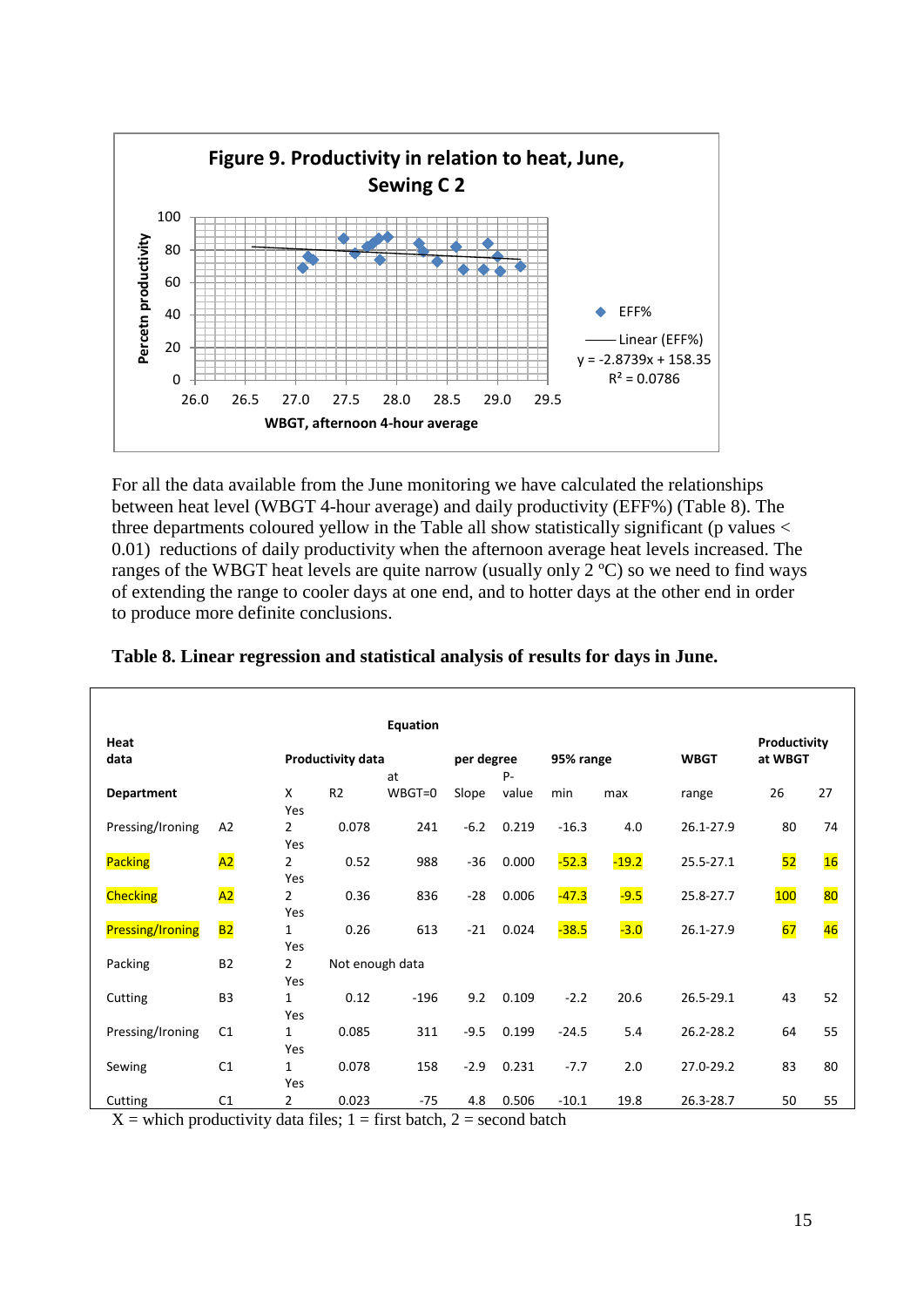# **Discussion**

This pilot study involved some difficulties in collecting systematic heat monitoring data for certain periods, but the results indicate that there are very small differences in the indoor heat exposure levels for the three data collection periods. In addition, the most relevant productivity data were not always available, as other factors than heat exposure apparently had great impacts on the actual productivity. A more precise comparison can be arranged by ensuring that measurements of heat and productivity are carried out during specific hot days (when indoor WBGT in the afternoon reaches above 29ºC) and specific cooler days (when indoor WBGT is below 26ºC) when other factors affecting productivity are not present. This can be arranged by the factory management to further document the problem.

In any case, the datalogger recordings of heat levels inside the different departments are showing levels that are close to or higher than the recommended maximum levels in international and national guidelines. For instance, the United States Threshold Limit Values for WBGT in moderate intensity work (ACGIH, 2011) are 28 or 25ºC, depending on the workers level of acclimatization to heat (Table 9). If these hourly heat levels are exceeded, the workers are recommended to take rest during the hour as indicated in the table. These ACGIH exposure limits are intended to protect most workers (90% at least) from heat-related illnesses. The limits are higher than they would have to be for prevention of discomfort. The international standards for maximum workplace heat are very similar (ISO, 1989). This indicates that a reduction of the WBGT levels inside the factory is an important action to take.

| Allocation | Acclimatized |                                  | Limit<br>Threshold |       | Unacclimatized Threshold Limit Value |          |       |       |
|------------|--------------|----------------------------------|--------------------|-------|--------------------------------------|----------|-------|-------|
| of Work    |              | Value(TLV)(WBGT values in $°C$ ) |                    |       | (WBGT values in $^{\circ}$ C)        |          |       |       |
| in a       | Light        | Moderate                         | Heavy              | Very  | Light                                | Moderate | Heavy | Very  |
| Work/Rest  |              |                                  |                    | Heavy |                                      |          |       | Heavy |
| Cycle      |              |                                  |                    |       |                                      |          |       |       |
| 75-100%    | 31           | 28                               |                    |       | 28                                   | 25       |       |       |
| 50-75%     | 31           | 29                               | 27.5               |       | 28.5                                 | 26       | 24    |       |
| 25-50%     | 32           | 30                               | 29                 | 28    | 29.5                                 | 27       | 25.5  | 24.5  |
| $0-25%$    | 32.5         | 31.5                             | 30.5               | 30    | 30                                   | 29       | 28    | 27    |

#### **Table 9. United States national recommendations for work/rest cycles (work percentage per hour) at different work intensity and heat levels (hourly WBGT) (ACGIH, 2011).**

Concerning the relationship between heat exposures and recorded productivity, as indicated above the data collection was not ideal. However, three of the departments had statistically significant decreases of recorded productivity in relation to afternoon heat levels in June, a hot month (Table 8), but we feel that the results are uncertain. If we take the data at face value, the loss of productivity due to heat during hot days is substantial (20% loss with 1 ºC heat increase; see yellow marked data in the last two columns in Table 8), even though the range of heat levels was very narrow (WBGT in the range 25-28 degr C). The other five departments in Table 8 had slopes that were not statistically significant, while three went down and two went up. A new analysis focused on periods of work without other disruptions would help in confirming the local heat effect.

The best way to test improvements in productivity (related to workplace heat) in this type of production would involve installing an improved cooling system in one department and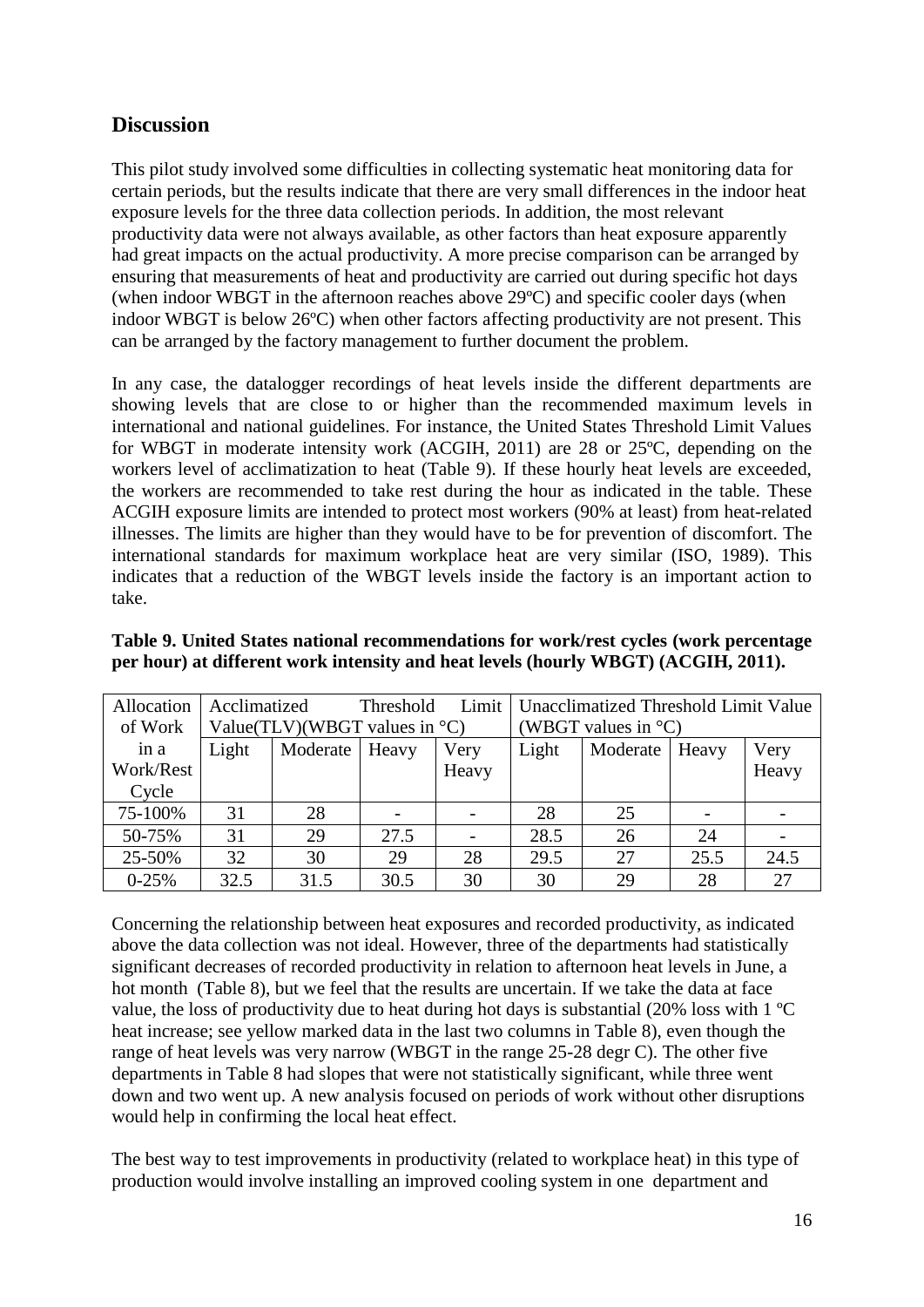comparing the productivity, comfort and health in this area before and after using the cooling, taking the heat level down to a WBGT around 21-23ºC (which at a relative humidity of 60% means a temperature in the range 25-27ºC). These tests should be carried out when other productivity limiting factors are not likely to influence results.

In November 2016 a Swedish energy analysis expert was visiting Phnom Penh for another energy system consultancy (Professor Björn Kjellström, who happens to be my brother) and he got an opportunity to meet with one of us (Dr Phan) and briefly discuss the issue of cooling systems for the factory. The Swedish expert was not able to visit the factory, but he wrote a short comment after his discussions with Dr Phan.

He wrote: "I am not a specialist in air conditioning and ventilation engineering, but it appears to me that the only reasonably simple solution is to install a duct system at the roof of each department using the present openings in the walls, as illustrated in the attached sketch (Figure 10). I understand that there were five on each side. Exhaust ducts could be placed in the centre and along the walls and air supply ducts on each side of the central exhaust duct. Reversing the arrangement would also be possible but this would require two more chillers, which I assume are more expensive than the exhaust fans. It might also be possible to simplify the arrangement as illustrated in version 2 (Figure 10). The detailed design should be worked out by a ventilation engineer. I would not assume that the cost would be very large. Whether present fans and chillers can be used must also be assessed by a specialist in ventilation. I am sure that there are local companies that can present a solution."



#### **Figure 10. Sketches of potential improvements of air cooling in factory departments**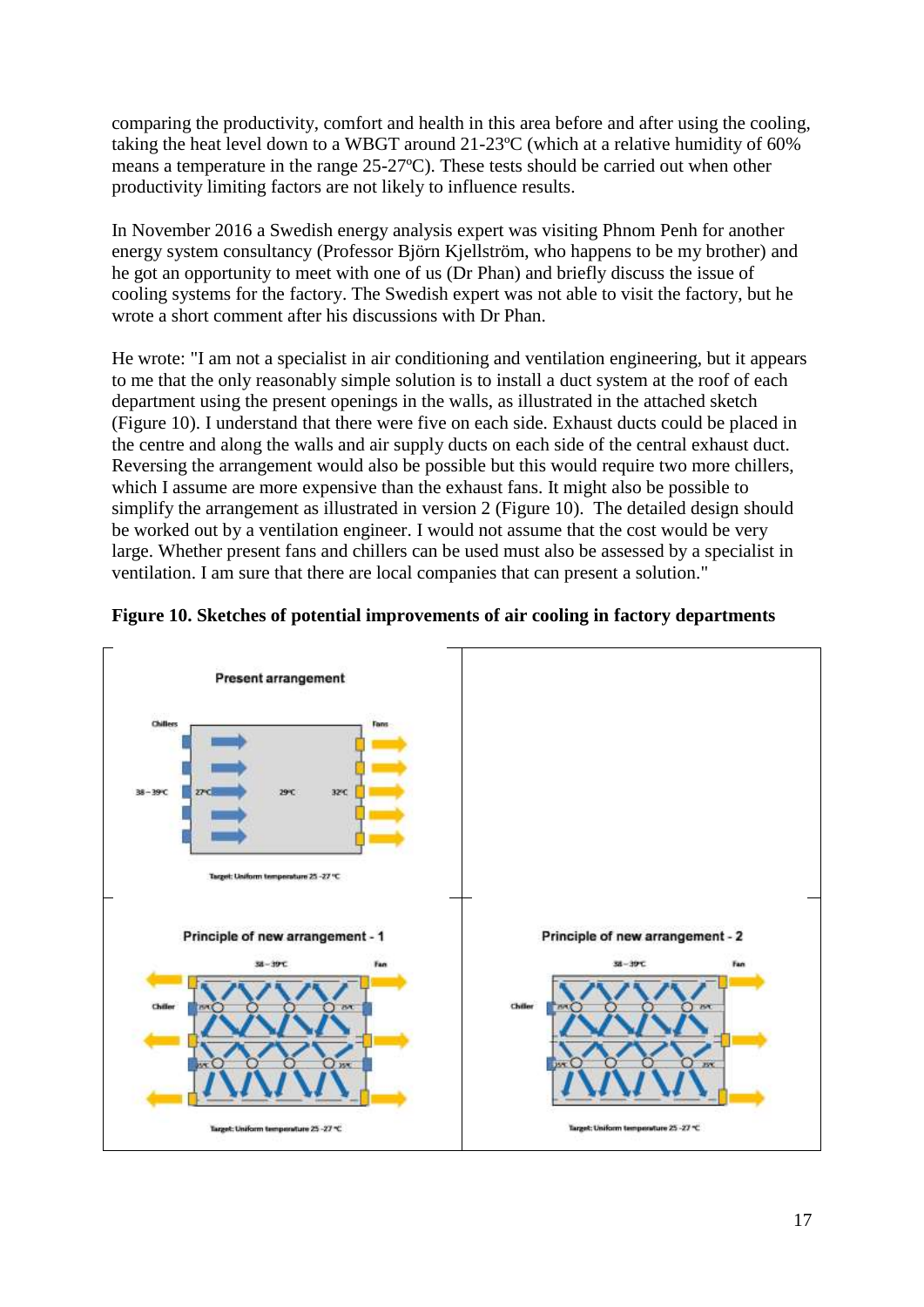The observation above (Tables 5 and 6) that the top floor appeared to have the highest heat levels may also lead to considerations of protecting the top roof from the strong sunlight heat radiation. There are surface "paint" solutions ( see for instance: www.skycool.com.au) to increasing reflectivity of roofs to reduce heat absorption, but another option is to install simple shading covers on top of the roof.

It should be pointed out that several modern cooling systems for air conditioning use solar radiation as an energy source, and in the interest of environmental sustainability (in line with the H&M policies), such systems should be assessed. If such systems improve the productivity and creates economic gains, those gains may well be worth more than the cost of installing and operating the solar driven cooling system. If this can be shown in a follow-up study at this factory, it would be a major finding and with H&M input it could be promoted as a contribution to dealing with climate change.

## **Heat situation in Phnom Penh, current and future**

An important aim of this project was to quantify the impact of workplace heat on productivity, comfort and health of workers in South-East Asian garment industries. The results should be put into the context of the general heat situation in Phnom Penh. The website www.ClimateCHIP.org has data for geographic grid cells  $(0.5 \times 0.5$  degrees or appr. 50 x 50 km in Cambodia) showing current heat trends (e.g. Figure 11). The pink to red scale at the side of the WBGT trend line indicates the guideline levels for hourly work percentage. As our data has shown, and Figure 11 confirms, Phnom Penh is already a very hot place for worker productivity challenges.

## **Figure 11. ClimateCHIP.org website presentation of Cambodia (with grid cell pattern marked) and annual trend 1981-2015 of the WBGTmax levels (afternoon values, annual averages).**



The website also shows the estimated future trends in heat levels using five different models approved by the IPCC (Figure 12). The increase of annual WBGT heat levels is between 1.5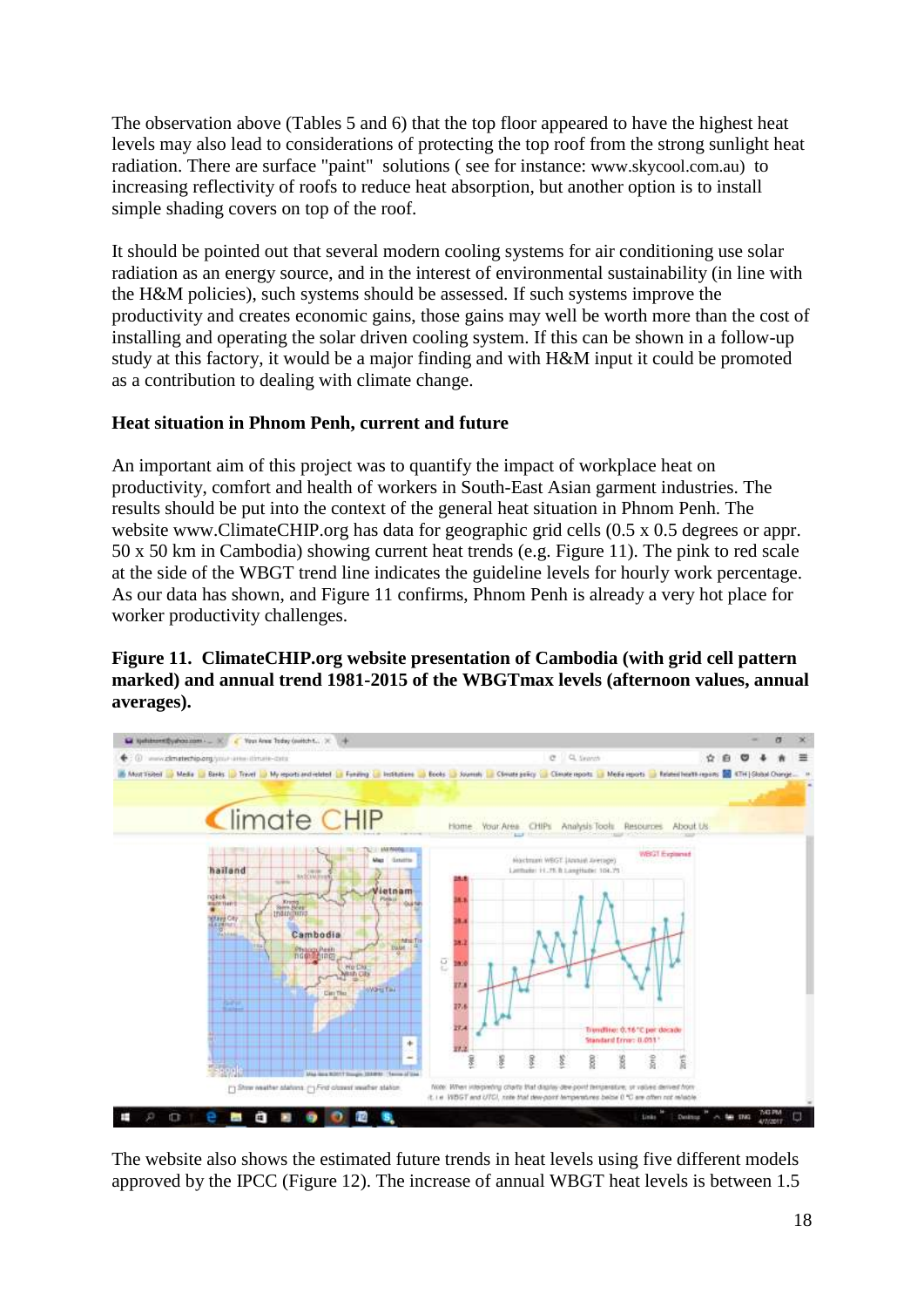and 2.5 ºC (depending on the model), which will create further problems unless workplaces are cooled down with air conditioning systems. This analysis is based on the climate change pathway RCP6.0, which is a reflection of the current global climate change mitigation policies. The variations of monthly average WBGTmax levels is appr. 3 ºC (May the hottest, January the coolest) (Figure 1), so the heat problems vary by month, but the range is small compared to more temperate countries, and Phnom Penh is likely to be substantially affected by the heat problems due to climate change. It should be noted that in a recent report from UNDP (2016) and ILO, Cambodia was one of the most affected countries by workplace heat levels now and in the future with climate change.

## **Figure 12. Future trend (30-year averages) of annual WBGTmax levels in Phnom Penh (from www.ClimateCHIP.org).**



# **Conclusions**

1. The heat levels measured with the dataloggers are often higher than what is recorded by the thermometers in the work areas. This needs to be analyzed further in order to ensure accurate heat exposure estimates in each department. The heat levels in the shade next to the factory are often somewhat higher than the levels recorded at the nearby airport.

2. The heat levels in all departments involved in this study are close to or exceed levels that are known to impact on workers' productivity and comfort. The current air washer cooling system is not sufficient to reduce the heat to levels below maximum recommended levels.

3. The comparison of heat and productivity was not ideal due to other factors influencing productivity on days when heat was monitored. However, in the June period the three Pressing/Ironing departments all had negative slopes in the linear fitted relationships between WBGT 4-hr heat level and daily productivity. The range of heat levels was narrow and only one of these three departments showed statistically significant trends.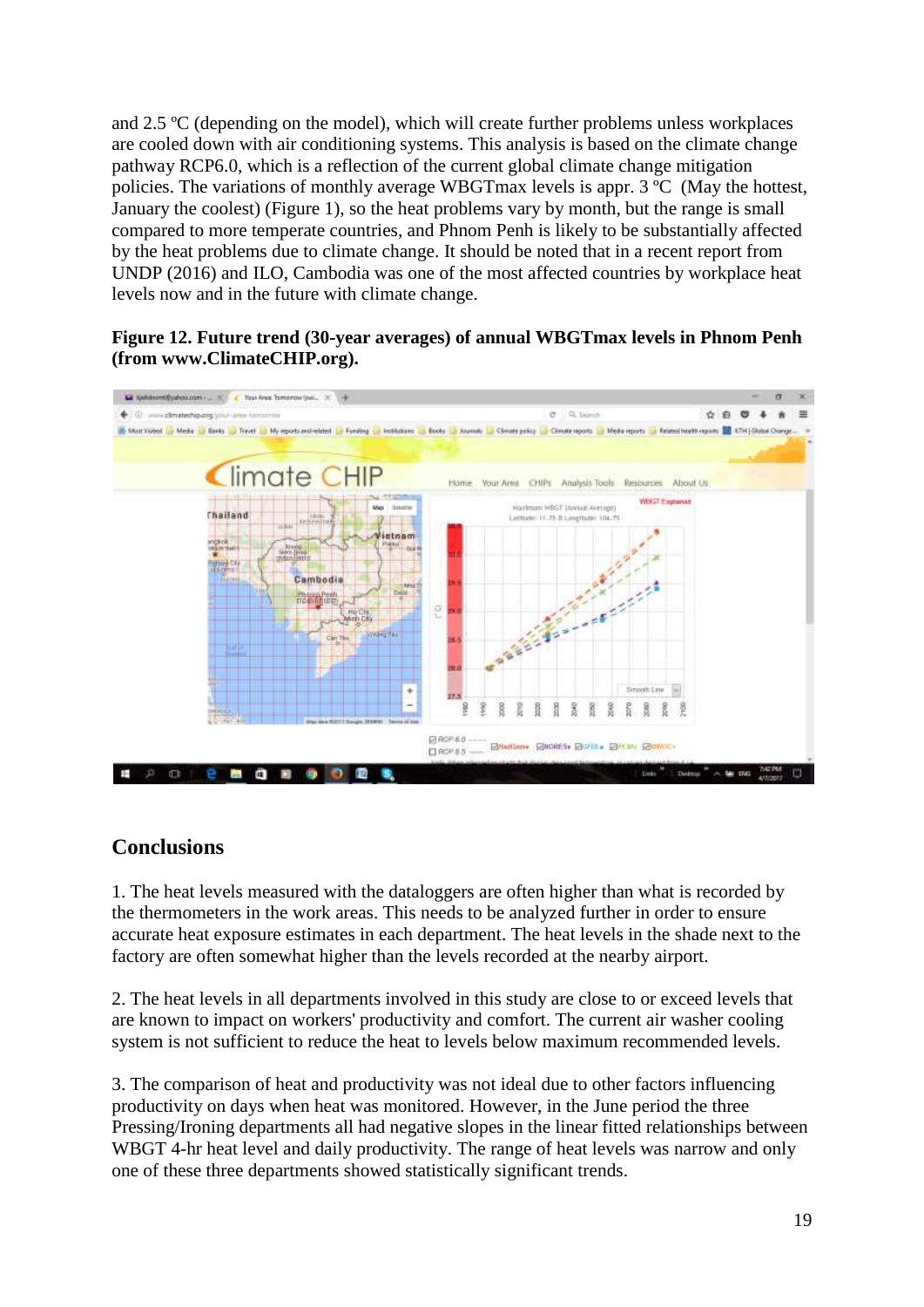4. In the other departments the results were mixed and again further data for a wider heat range will be of great value in assessing the impacts.

5. The three departments with statistically significant downward trends lost 21 - 36% of the EFF% productivity for every degree hotter it was inside the department. Lets' assume that 20% loss per degree is a valid result, and that the monthly variation in the heat levels shown in Figure 7 applies, then the eight hot months may produce 40% lower productivity than the 4 cooler months. Over a whole year, the productivity may be significantly affected (possibly 27% lower than what could be achieved with cooler days all year) by these hot months.

6. The current cooling system brings down the heat levels somewhat at the air entry end and in the middle of the work room, but the levels recorded are still very high in June, August and November. New ways to cool the work environment is worth exploring, and with the interest at H&M in environmentally sustainable industrial solutions, the testing of solar driven air cooling systems would be an interesting and important action. The role of heating of the roof by the sun should also be explored. There are special reflective paints available that could reduce the heat problem at the top floor.

# **References**

ACGIH (2011). TLVs for chemical substances and physical agents & Biological exposure indicators. Cincinatti, American Conference of Government Industrial Hygienists.

Bouchama A, Knochel JP (2002). Heat Stroke. N Engl J Med 346: 1978-1988.

Collins, M., R. Knutti, J. Arblaster, J.-L. Dufresne, T. Fichefet, P. Friedlingstein, X. Gao, W.J. Gutowski, T. Johns, G. Krinner, M. Shongwe, C. Tebaldi, A.J. Weaver and M. Wehner, (2013) Long-term Climate Change: Projections, Commitments and Irreversibility. In: Climate Change 2013: The Physical Science Basis. Contribution of Working Group I to the Fifth Assessment Report of the Intergovernmental Panel on Climate Change [Stocker, T.F., D. Qin, G.-K. Plattner, M. Tignor, S.K. Allen, J. Boschung, A. Nauels, Y. Xia, V. Bex and P.M. Midgley (eds.)]. Cambridge University Press, Cambridge, United Kingdom and New York, NY, USA. (IPCC AR5 WG1 Ch 12)

Hyatt O, Lemke B, Kjellstrom T (2010). Regional maps of occupational heat exposure: past, present and potential future. Global Health Action. 3: on website.(DOI: 10.3402/gha.v3i0.5715).

ISO (1989, updated in 2017) Hot environments - Estimation of the heat stress on working man, based on the WBGT-index (wet bulb globe temperature). ISO Standard 7243. Geneva: International Standards Organization.

Kjellstrom T, Holmer I, Lemke B. (2009a) Workplace heat stress, health and productivity – an increasing challenge for low and middle income countries during climate change. *Global Health Action* (on website: [www.globalhealthaction.net\)](http://www.globalheath/). DOI 10.3402/gha.v2i0.2047.

Kjellstrom T, Kovats S, Lloyd SJ, Holt T, Tol RSJ. (2009b) The direct impact of climate change on regional labour productivity. Int Arch Environ Occup Health, 64: 217-227